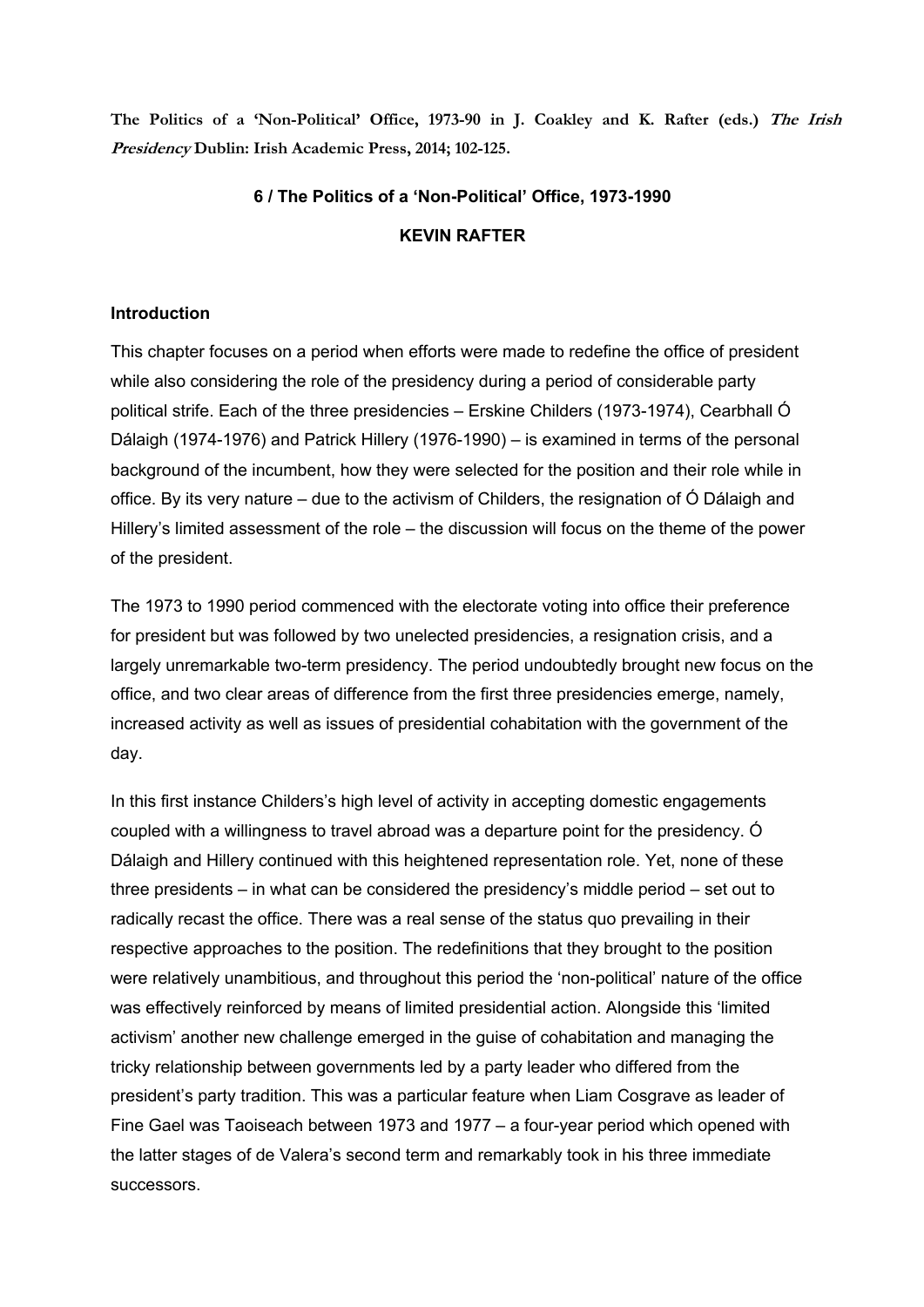## **Erskine Childers, 1973-1974**

Erskine Childers was, in the words of one of his party colleagues, 'a curious paradox, really' (Andrews 2007: 58). His Anglo-Irish accent and English public school education did not make him a natural member of Fianna Fáil. He was on the liberal wing of a conservative parliamentary party (speaking in favour of the public availability of contraception) and was a moderniser in a party not defined by reformers (as health minister he campaigned against excessive alcohol consumption and smoking in public). Following the death of his first wife in 1950, Childers married again two years later, this time to Rita Dudley. Since she was a Catholic and Childers was a Protestant, the Catholic Archbishop of Dublin, John Charles McQuaid, advised against what was a mixed marriage but the couple celebrated at a small, private ceremony in Paris. Childers's long political career was defined by a strong work ethic: 'a man with a single-minded, intense interest in the work assigned to him' (McInerney, 1974). His personality was distant and reserved but colleagues tolerated his eccentricities. On one occasion ahead of a Dáil vote he approached Fianna Fáil Senator Mark Killilea – thinking he was an opposition TD – and asked whether he would mind 'pairing' with him as he had a function to attend.

Childers was born in London in December 1905 and graduated from Cambridge University. Despite this background he had a strong republican pedigree; his father, also Erskine, had been an adviser to the delegation which negotiated the Anglo-Irish Treaty, which he ultimately opposed, and he had been executed during the civil war. After university Childers worked in France prior to being appointed as an advertising executive with the *Irish Press* newspaper in 1931. He held this position until 1935 when he was appointed secretary of the Federation of Irish Manufacturers, a role he retained until 1944 (Young, 1985). Childers was selected to contest the 1938 general election but before the campaign got underway he was keen to resolve the matter of his Irish citizenship. In April 1938 he wrote to de Valera explaining that as his late father had died prior to independence he did not in fact automatically qualify for citizenship through his Irish mother. It was necessary for the government to confirm citizenship for Childers, his brother and his mother following the introduction of new legislation (Section 5 of the Citizenship Act, 1935). Certificates of naturalisation were issued to all three on 25 April 1938 – to Mary Childers, as she herself had rendered distinguished service to the Irish nation, and to her two sons, Robert and Erskine, based on their late father's 'distinguished service'.<sup>1</sup>

Successfully elected as a Dáil deputy in 1938, Childers was returned at 11 national elections representing Athlone-Longford (1938-1948), Longford-Westmeath (1948-1961) and Monaghan (1961-1974). It was said in 1944 that there was 'no more conscientious or hard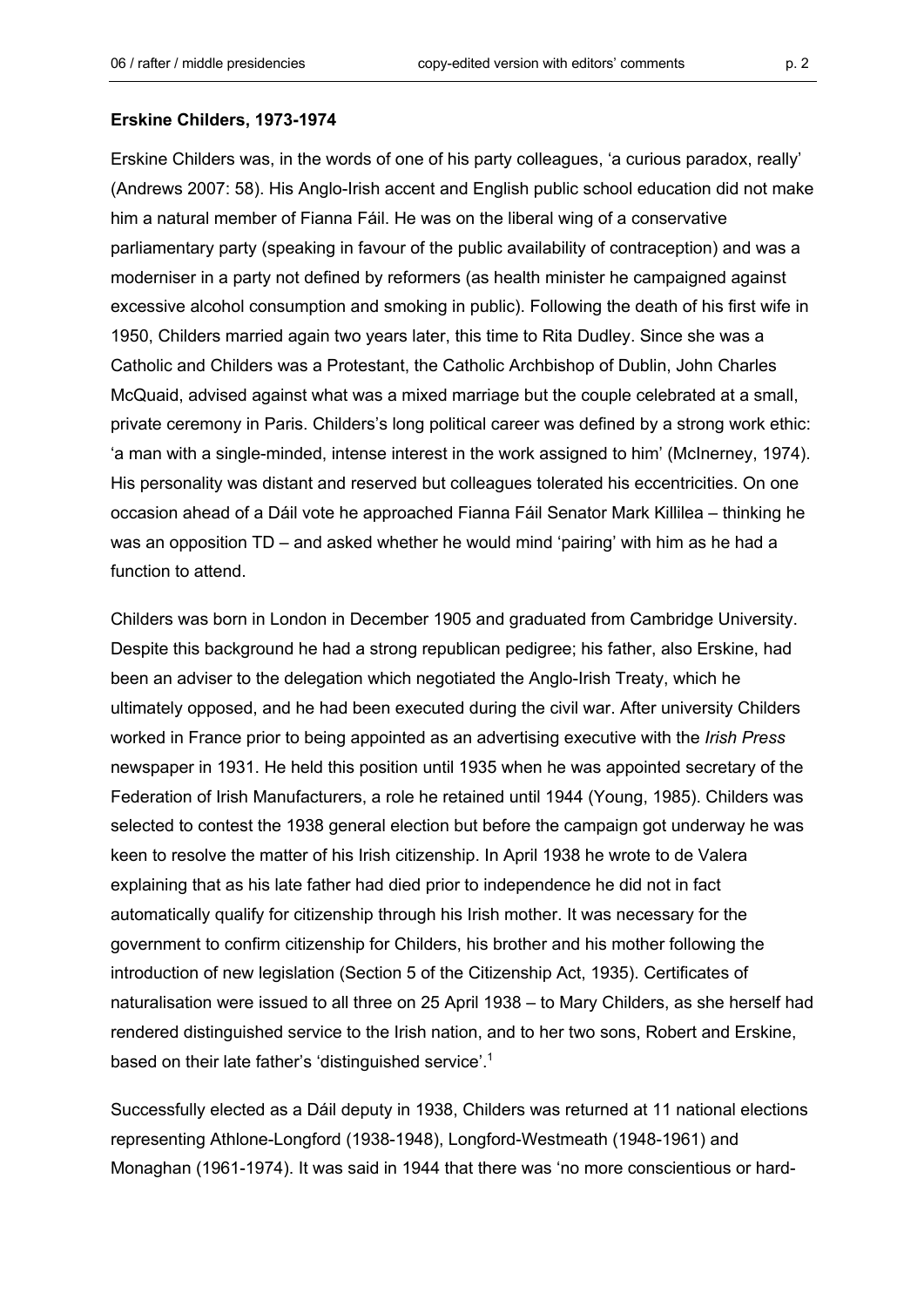'most successful' Minister for Health (Nowlan, 1974).

working Deputy in Dáil Eireann' (Kenny, 1974). He enjoyed a long ministerial career, serving under de Valera, Lemass and Lynch. A parliamentary secretary from 1944 to 1948, Childers was a cabinet minister in every Fianna Fáil government from 1951 to 1973. He served in a number of different ministries: Posts and Telegraphs (1951-1954; 1966-1969), Lands and Fisheries (1957-1959); Transport and Power (1959-1969) and Health (1969-1973). Lynch appointed him Tanaiste in 1969. His ministerial record has been dismissed as 'spectacularly unsuccessful' (Browne and Farrell, 1981: 39) but another source credited him as Ireland's

Childers backed Jack Lynch during the 1969-1970 'Arms crisis' when two government ministers were dismissed from cabinet amid allegations of illegal importation of guns for use in Northern Ireland. At the fractious Fianna Fáil *ard-fheis* (convention) in 1971, when internal divisions were played out in public amid scuffles and fistfights, the cameras captured the image of the dignified Childers sitting at the top table with his head in his hands. During this period he emerged as a strong voice at cabinet in support of Lynch's moderate approach to the nascent crisis. Childers authored two 'thought-provoking' papers in August and September 1969 on the government's policy on Northern Ireland (Keogh, 2008: 197-8). The contents reflected his outright opposition to the use of violence: 'Everything that I had said presumes a tough control of the new IRA. Their incursion will spell disaster. The IRA can only destroy any reputation we have and discourage unity in the Six Counties'.<sup>2</sup> The two papers also show the progressive thoughts of the then 64-year-old Childers on ecumenism and the constitutional ban on divorce.

# *Selection and election*

Erskine Childers, by now a veteran politician, had effectively withdrawn from frontline activity following Fianna Fáil's electoral defeat in the 1973 general election at the time when Jack Lynch was addressing the uncertainty about candidate selection for an imminent presidential election. Lynch's name was mentioned as a possible candidate but the party leader ruled out moving from the parliamentary arena. Childers had adopted a similar stance while a minister in the outgoing government – and had rung political correspondents and issued a statement indicating his lack of interest in the presidency – but with Fianna Fáil now in opposition it was reported that 'his attitude may have changed' (*The Irish Times*, 4 April 1973).

The request to Childers to contest the presidential election came from Lynch and had the unanimous backing of the Fianna Fáil parliamentary party at a meeting on 6 April 1973. In his first media conference after securing the party nomination Childers laid emphasis on redefining the office: 'I have consented to be candidate, on the understanding that, if I am elected, I will be able to expand the dimension and character of the Presidency, and only on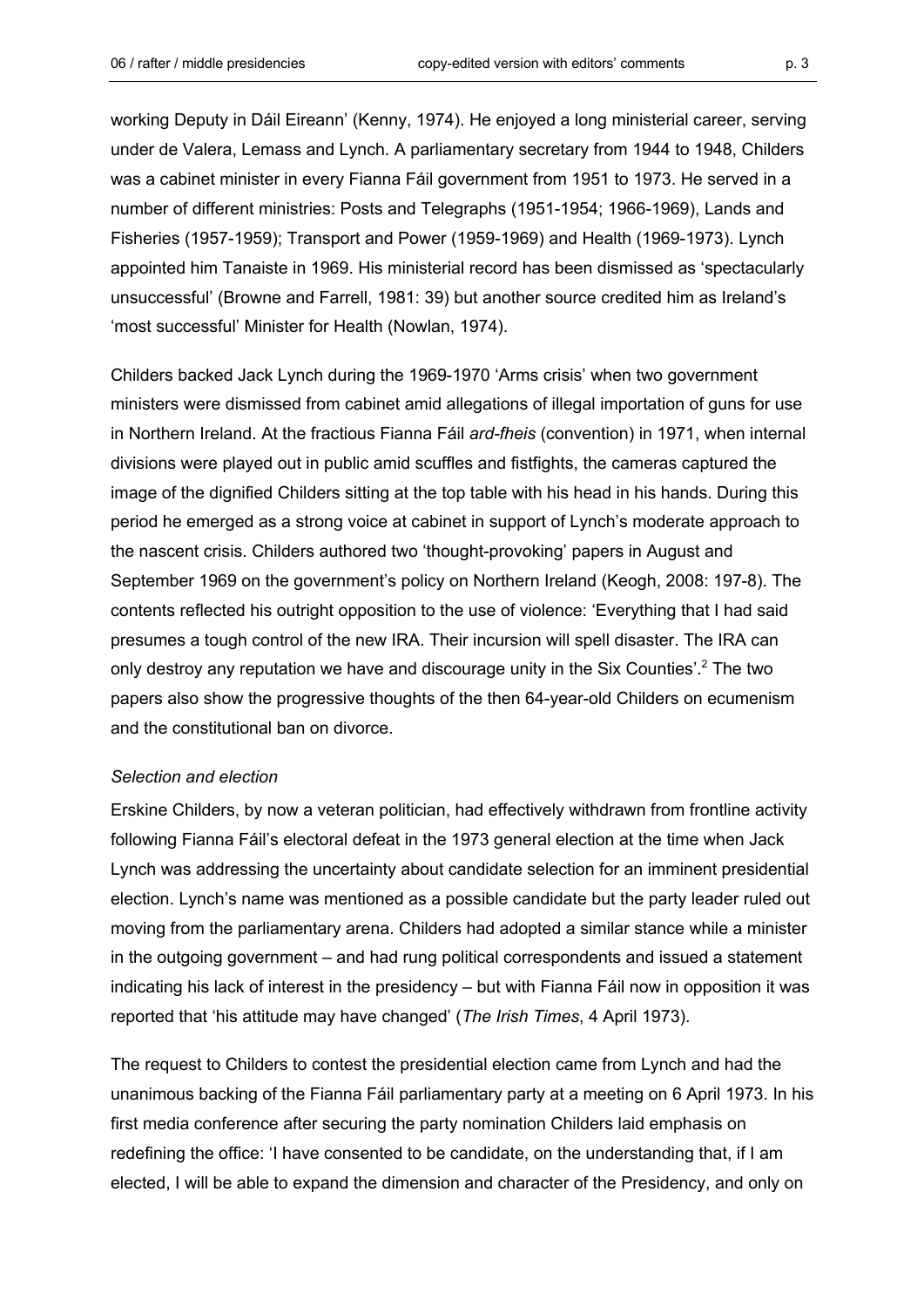that condition' (*The Irish Times*, 7 April 1973). In this first appearance, prior to having his views shaped by the campaign itself and, indeed, later by the realities of office, Childers mentioned prioritising the place of young people – or 'youth' – and inviting representatives from the two communities in Northern Ireland to the presidential residence, Áras and Uachtaráin. Beyond these two specific areas the other issues identified were general and vague, with Childers promising that he 'would not create division, but would encourage enlightened examination' (*The Irish Times*, 7 April 1973).

In an obvious acknowledgement of the limitations of the role in contemporary politics, he said that the president should look to the future, an area that was no doubt regarded as safe ground, 'to speak about shaping the nation, not dictating solutions but asking for reasoned discussion on new policies.' He saw the presidency outside the Áras in terms of public engagements while recognising the need to avoid conflict with the government of the day. In this regard, he said, the president should be able to seek out the views of those 'engaged in constructive policy-shaping, and ask that all people should weight up their proposals without committing the government or any political party to making decisions' (*The Irish* Times, 7 April 1973).

While asserting that the constitutional limitations of the office had previously been too narrowly interpreted, Childers declared that the president 'could not be a personal innovator.' So while setting out to 're-define' the role, Childers was openly accepting the limitations of the office – and he offered the experience of his long ministerial career as an advantage in avoiding controversy. Grappling with the limitations of the president's powers while attempting to identify new themes for the office – as articulated by Childers on 7 April 1973 – would in many respects become a challenge for all subsequent presidential candidates in seeking to provide this non-political office with added legitimacy and relevance.

During the election campaign Childers expanded on his initial thoughts for the office. The one specific new proposal to emerge was the establishment of a 'think tank' to advise the president on new ideas for the Ireland of the 1990s, to debate long-term development and to help avoid 'all the evils of an industrial society'. Crucially, however, this 'think tank' was to reach conclusions by popular consensus so as to avoid intervening directly in the affairs of government (Walsh, 1973a). The Childers campaign undoubtedly borrowed from themes identified by Fine Gael's Tom O'Higgins seven years previously in promising a presidency that was more accessible and more relevant to contemporary life. O'Higgins had been narrowly defeated by de Valera in 1966. He did not contest the 1973 Dáil election as he had already been selected as Fine Gael's presidential candidate due in the same year.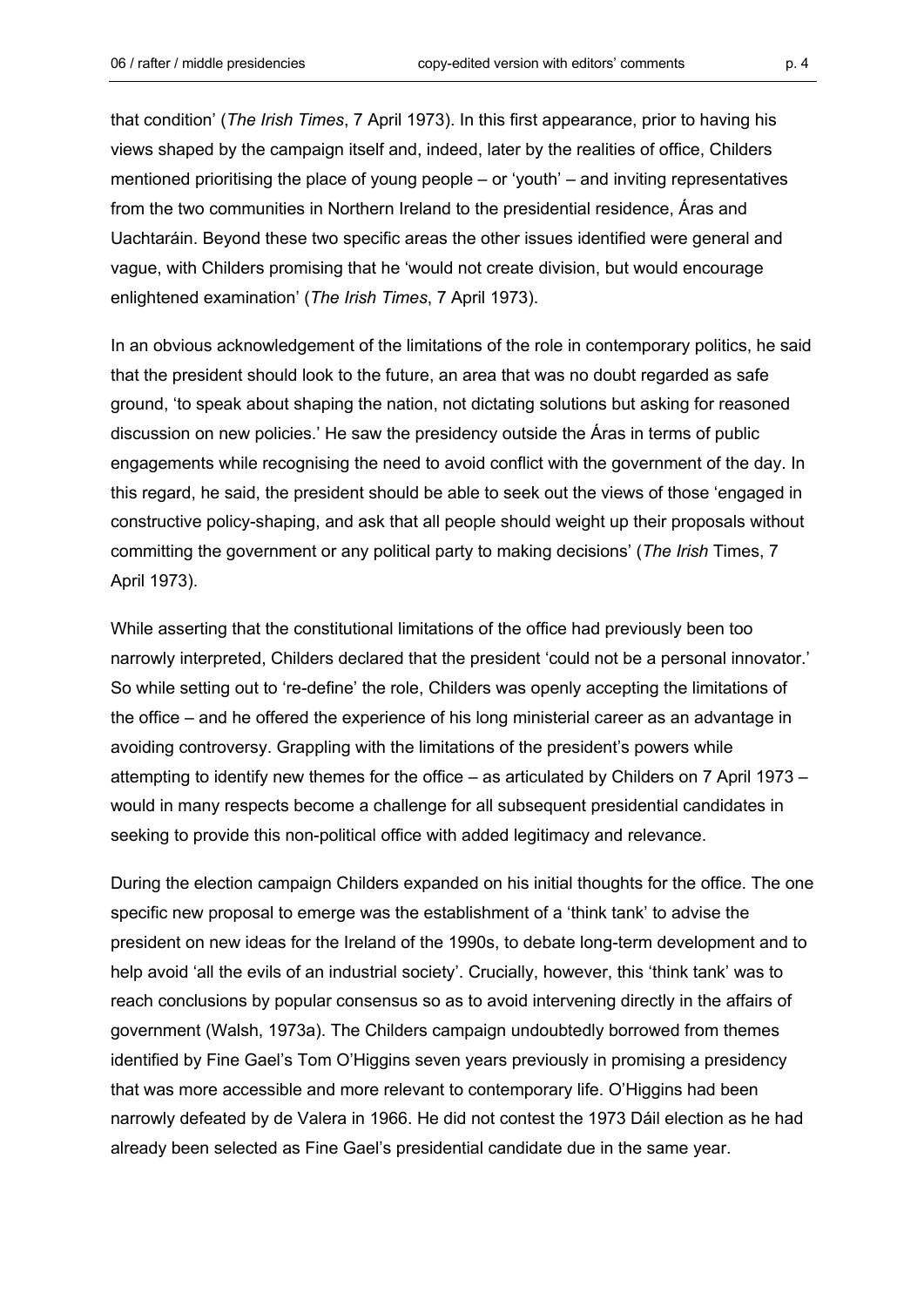Fianna Fáil ran a high-profile personalised campaign, a template of sorts for its 1977 Dáil election campaign. Childers visited every constituency in what newspapers reported as a 3,000-mile tour, making use of a specially converted bus with its own speaking platform. The campaign bus was mocked by opponents who labelled it 'Wanderly Wagon', a reference to a popular children's programme on the state television station, RTÉ. For such an experienced political figure, however, Childers was not a natural campaigner. David Andrews recalled his arrival in Dun Laoghaire:

There was quite a good crowd of people out to see him and the famous bus. As he got off the bus he spotted a newspaper seller and bought an evening paper. He then proceeded to walk down the road reading it and completely ignoring the welcoming party, which went down rather badly (Andrews, 2007: 58).

It was an approach that would not have survived the more media-driven presidential campaigns after 1990. Voting took place on 30 May 1973. With a turnout of 62.2%, Childers received 635,867 votes (51.9%) against O'Higgins's total of 587,771 (48.0%).

# *Vision of the office*

The Childers inauguration took place on 25 June 1973, when he became the fourth President of Ireland. Some 450 invited guests attended the 20-minute formal ceremony which was broadcast 'live in colour' by RTÉ television (Grogan, 1973). $3$  Security plans for the event noted that it would last for all of 54 minutes, and that included arrival and departure times. Little pomp or ceremony surrounded the presidential speech. In a short address, Childers noted that, 'making a meaningful contribution to the harmony among Irishmen and Irishwomen is all I desire'.<sup>4</sup> He did not attempt to stake out an over-arching theme for his presidency or expand on ideas floated during the campaign. Interestingly, the national newspapers opted to concentrate their coverage on the significance of the interdenominational religious service in St. Patrick's Cathedral that had preceded the inauguration ceremony at Dublin Castle. As an editorial in *The Irish Times* put it, 'in religion, as in other things, Erskine Childers has a mind which reaches out, and his choice of readings yesterday was not only an expression of a broad as well as a deep Christian faith, but an appreciation of the faith of others' *(The Irish Times*, 26 June 1973).`

Childers died suddenly on 17 November 1974. His short tenure allowed insufficient time to truly define his vision of the presidency or make real in any significant way the promise to add a new dimension to the office. Nevertheless, the immediate and historical assessments of this short-life presidency have been remarkably positive. Newspaper coverage reflected the view that Ireland had lost a highly popular and visible president while with the benefit of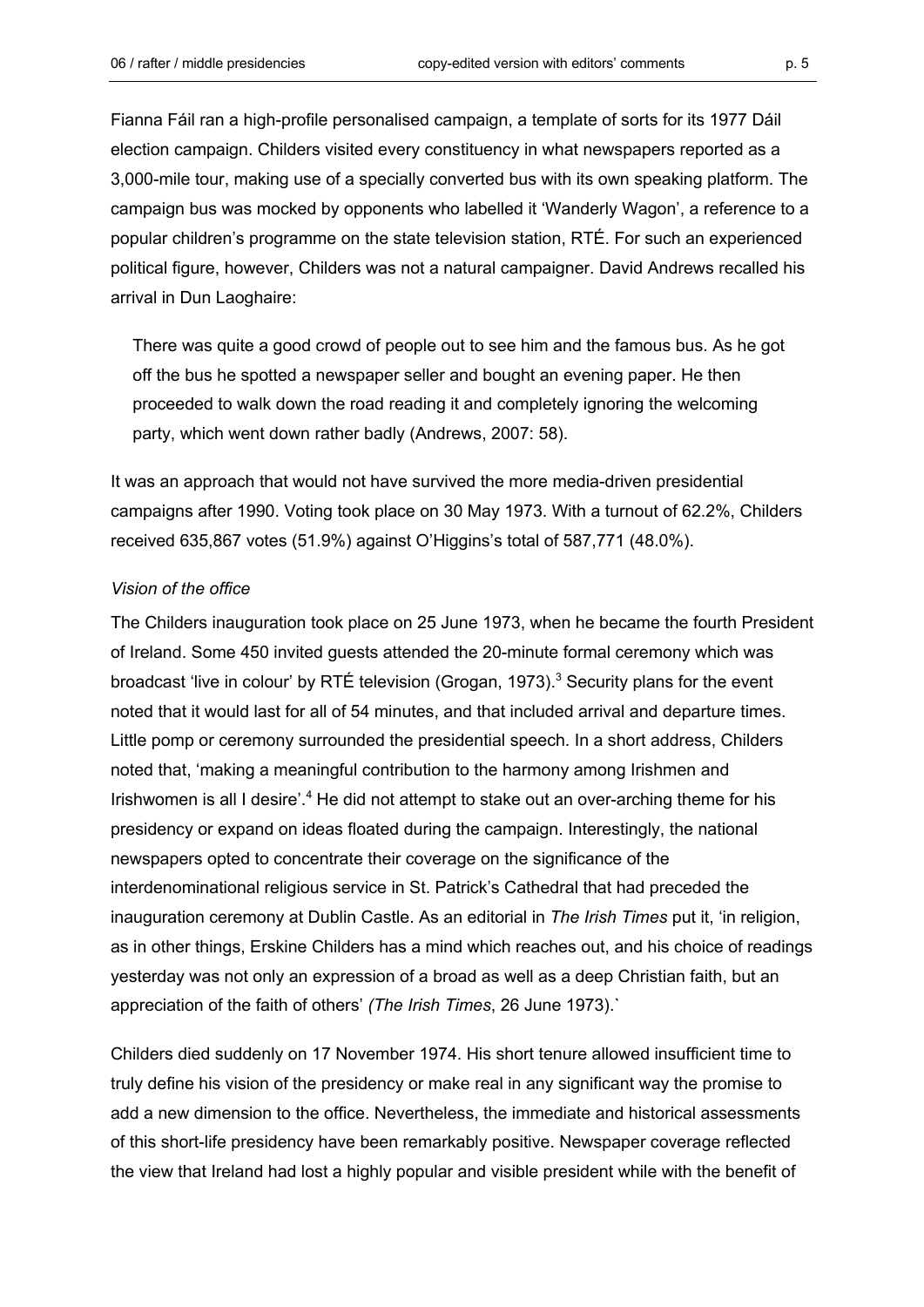Childers was undoubtedly visible in a way none of his predecessors had been. For example, his schedule was frequently mentioned in the 'What's on today' noticeboard column in *The Irish Times*. Listings of presidential engagements open to the public included an address delivered in the Metropole Hotel in Cork on the topic 'Ireland in the 1990s' (20 September 1973); a literary festival at the Derryhale Hotel in Dundalk where the President read poetry (25 October 1973); and a lecture on Ireland's architectural heritage at the RDS Concert Hall in Dublin under the auspices of An Taisce, an Irish heritage body (25 September 1974). There were other events which, while adding to the President's public visibility, did not always clearly fit into Childers's desire to redefine the office: opening a cricket festival week in Cork in April 1974, for instance, and opening a new swimming pool in Portarlington in June 1974.

# *Political role*

This new wave of presidential activism also reached into the international arena. The organisation of the Childers state visit to Belgium in May 1974 by the President's staff (themselves drawn from the civil service) suggests a lack of prior experience in dealing with the logistics and protocol of presidential foreign travel. There were questions about whether the President would need a valet (no) and whether Mrs. Childers would need a 'hairdresser in attendance' (yes), while one early official memo observes of travel arrangements: 'for prestige and security purposes [a] special plane chartered by Aer Lingus would seem essential'.<sup>5</sup> This decision to be an active and visible President brought tensions amongst the civil service staff responsible for ensuring that invitations and speeches met with government approval. Childers's wife, Rita, would later recall that Áras an Uachtaráin was 'rigidly administered by the civil service':

In the beginning long tedious memoranda appeared on the President's desk practically every day setting out various reasons why such invitations should be accepted or not 'under the Constitution of the Presidency'. Eventually these screeds so infuriated the late President that he went into town himself to buy the largest felt pen on the market to write the words 'over-ruled' on such memoranda. If he had not done so he would have sat in a chair for most of his all too few days there (Childers, 1976).

Garret FitzGerald, Minister for Foreign Affairs in the 1973-1977 Fine Gael-Labour coalition, was aware of the difficulties Childers was experiencing – as FitzGerald put it – 'in coming to terms with the constraints of office as a constitutional president' (FitzGerald, 1991: 254). Within weeks of his election Childers confided in FitzGerald that he was considering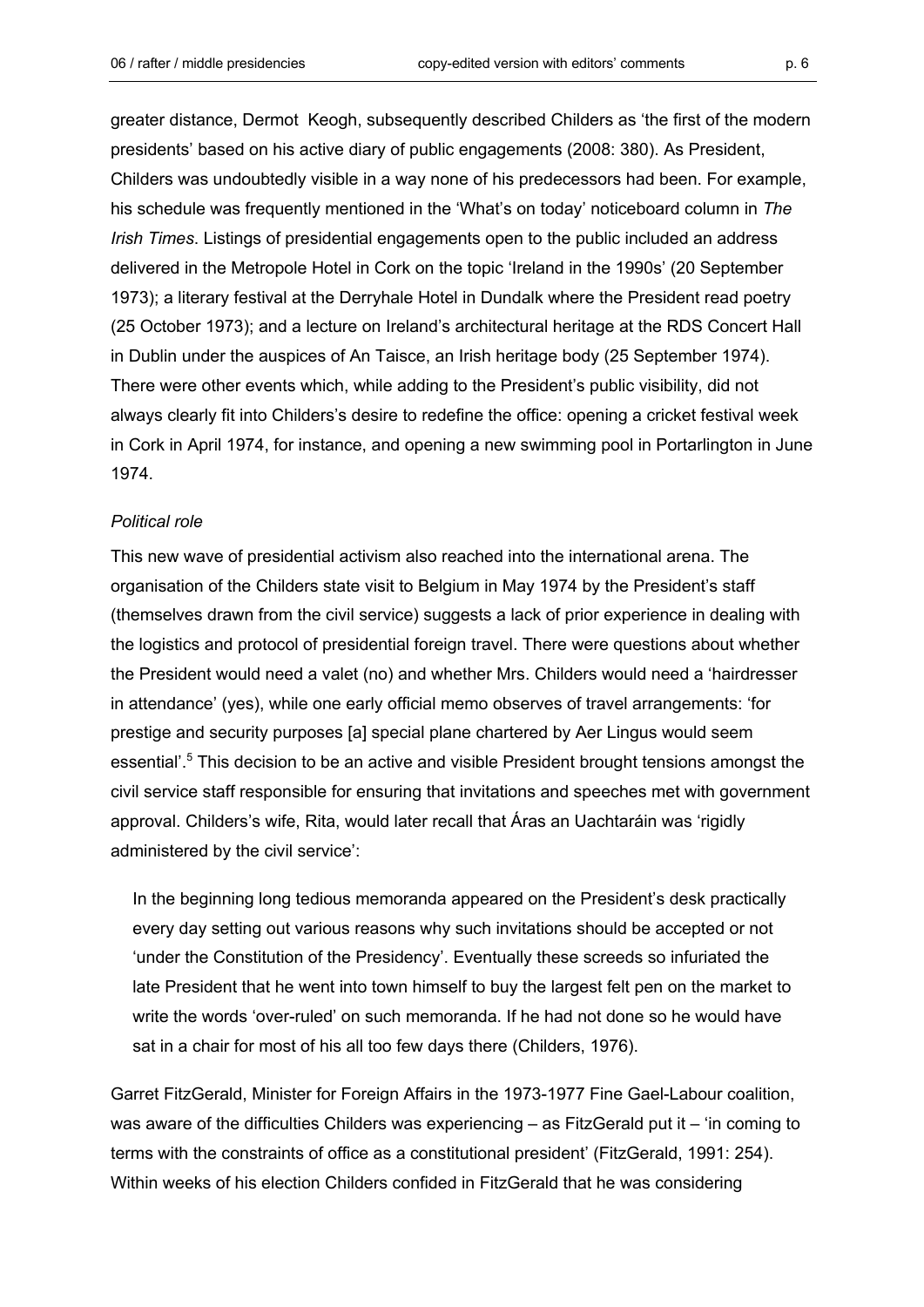resigning. The circumstances arose following communication from Taoiseach Liam Cosgrave that the President could not proceed with his election promise to establish a 'think tank' to consider Ireland's future wellbeing. Childers felt he had been placed in 'an impossible situation' and, according to FitzGerald, it took 'resources of tact and diplomacy' to dissuade him from leaving office (FitzGerald, 1991: 254). With no constitutional issues at stake Childers would most likely have been within his rights in convening such a body. In allowing Cosgrave the power of veto, however, Childers was effectively conceding his own powerlessness in circumstances where the government of the day narrowly interpreted the President's role. It was an experience shared by his two immediate successors in their relations with Cosgrave.

In Dáil tributes following Childers's sudden death in November 1974, the Labour leader Brendan Corish remarked that the fourth president had 'added a new dimension to that office, one which will be quickly imitated and followed by his successors' (*Dáil debates*, 276: 8, 19 November 1974). In truth, however, Childers had not been long enough in office to deliver on the challenges he set himself when accepting the Fianna Fáil nomination for the 1973 presidential election: to redefine the dimension and character of the presidency. He did not proceed with the idea of using the Áras to bring the two communities in Northern Ireland together, and, surprisingly in light of this promise, no politicians from north of the border received formal invitations to his inauguration.

Childers also showed a reluctance to directly challenge Cosgrave's restrictive attitude to the presidency. This was most clearly evident when plans for the proposed presidential 'think tank' were stymied. The dispute behind closed doors over the 'think tank' is an early example of a pattern of difficult relations that existed between Cosgrave and the presidency. Had Childers lived, it is possible that the strained relationship with Cosgrave may have led to public controversy. Such issues of problematic cohabitation between a head of state and a head of government from a different party political background also featured in the Ó Dálaigh and Hillery presidencies – particularly dramatically in the first case. It is arguable that the Fine Gael leader viewed the incumbents from a party political perspective and that this narrowed his regard for the holders of the office. Interestingly, when Childers hosted a dinner for members of the Council of State and their spouses in early 1974, Cosgrave declined an invitation despite this being an innovation by a new President only a short time in office.<sup>6</sup>

Notwithstanding his premature death, through his highly visible presidency Childers succeeded in reconnecting the office with the wider public and commenced an era of presidential activism, though defined in less ambitious terms than by his successors. Noting the 'spontaneous outpouring of affection' when news of the President's death was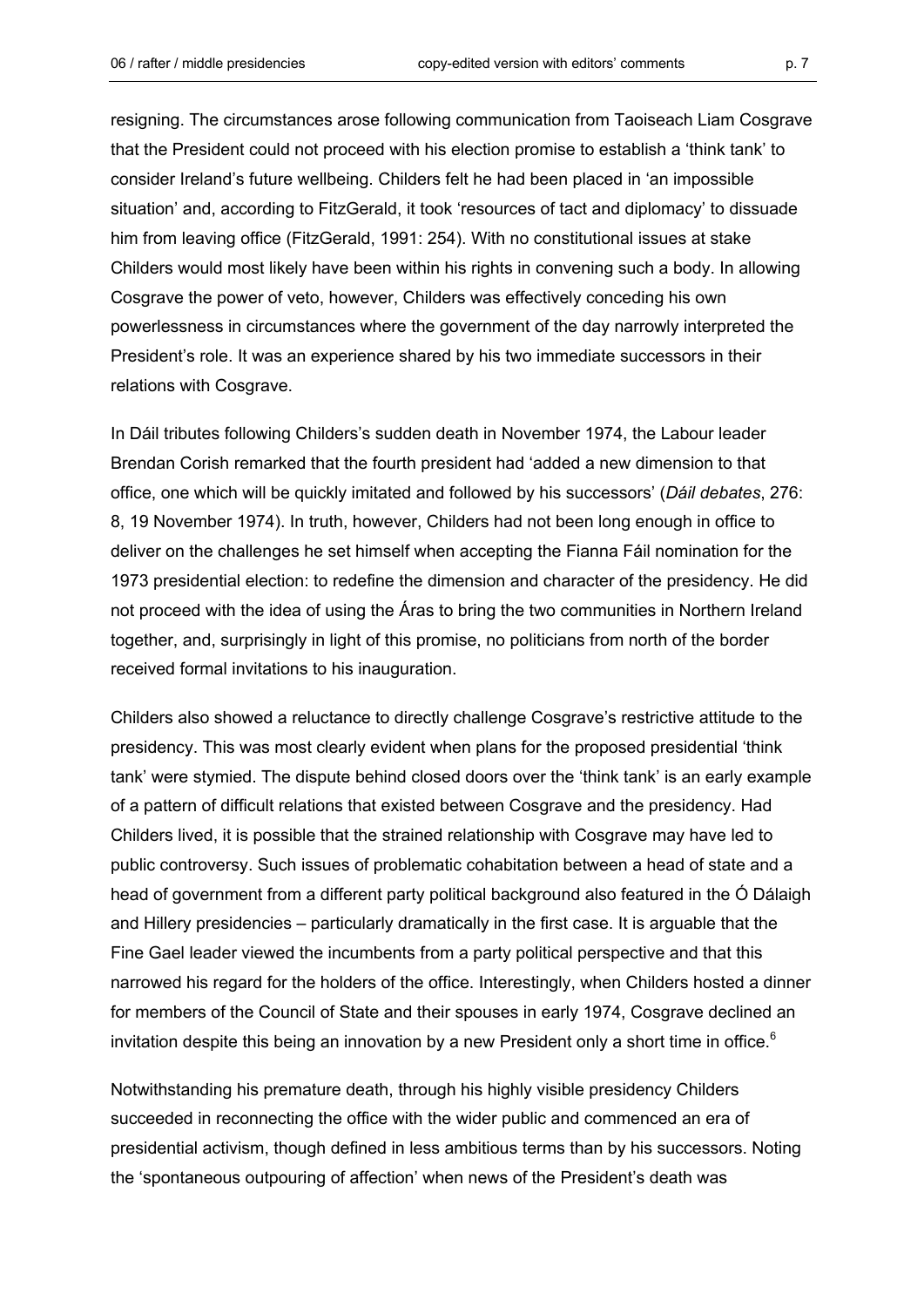announced, a leader writer in *The Irish Times* observed that the 'strenuous timetable of what must often have seemed a trivial round of openings and commemorations would daunt many a younger man' (*The Irish Times*, 18 November 1974)

# **Cearbhall Ó Dálaigh, 1974-1976**

Born in February 1911, Cearbhall Ó Dálaigh had been a Fianna Fáil activist in the 1930s. He sought to establish a national political career but was unsuccessful in both Dáil and Seanad contests in 1948 and again in 1951. He worked as Irish language editor with the *Irish Press* newspaper from 1931 to 1940, at the same time as Childers worked there, while also building up his legal career. His first journalistic assignment was – ironically in light of both men's subsequent routes to the Áras – to interview Douglas Hyde on his retirement from University College Dublin. De Valera appointed Ó Dálaigh as Attorney General on two occasions (1946-1948 and 1951-1953) and in 1953 he was appointed to the Supreme Court. He became Chief Justice in 1961, a role he filled until 1973 when he was nominated as Ireland's judicial representative at the European Court.

#### *Selection as President*

Following the death of Erskine Childers, speculation focused on the idea of an agreed candidate from the world beyond politics. The Fine Gael-Labour government was keen to avoid an electoral contest. There were differing views within Fianna Fáil about the party's approach, although Jack Lynch's name was widely mentioned. The government prepared a list of possible agreed candidates and this was sent to Lynch for consideration. The coalition favoured Rita Childers, widow of the late President, who had agreed to have her name included on the list. What followed, however, was a bizarre and messy episode. Lynch requested that discussions with Cosgrave remain private until he secured Fianna Fáil backing for Rita Childers. But when the story appeared in the newspapers there was considerable anger in Fianna Fáil circles that the party was being 'bounced' into a decision based on a government 'leak'.

Political correspondent Dick Walsh noted that government support for Mrs Childers was 'looked upon by leading members of the Opposition as a gesture of expediency' (Walsh, 1974a). The unsigned Backbencher column in *The Irish Times* – generally written by John Healy – summarised the outcome: 'while the men were still squaring off the earth on Erskine's grave, Liam takes Jack aside, makes the ritual noises about an agreed candidate – and before Jack can call the lads together to sound them out, Liam leaks the news to the press' (Backbencher, 1974). It subsequently emerged, however, that there had not been a deliberate leak; rather, a government minister had inadvertently confirmed that Mrs Childers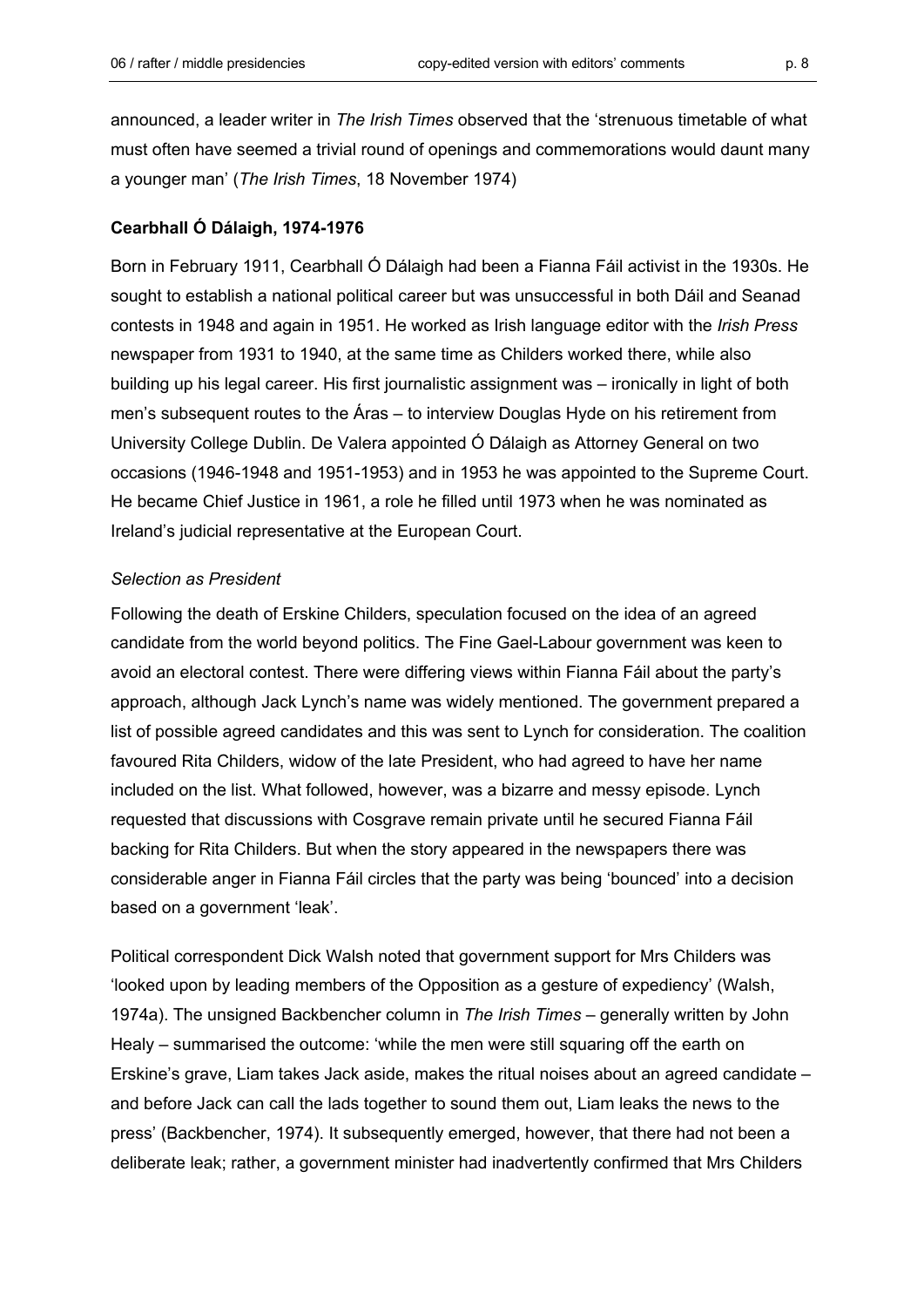was the agreed candidate, believing that an announcement had been made public (Fitzgerald, 1991: 315).

Following several hours of discussion at a parliamentary party meeting on 27 November 1974 Lynch publicly confirmed that he would not be a candidate but neither was the party going to acquiesce in the government's preference for Rita Childers. Fianna Fáil figures mooted as possible candidates included George Colley (a prominent former minister), Vivion de Valera (son of the party founder and a long-standing TD) and Joseph Brennan (a former minister and the party's deputy leader). But Lynch had other ideas. He phoned his former cabinet colleague Patrick Hillery, who was now Ireland's European Commissioner. Hillery had been sounded out as a possible candidate for the 1973 presidential election but opted to remain in his European position. As Hillery later recalled of the second request: 'When Childers died, Jack contacted me. He said: "The party wanted to know would you go for the presidency, but I don't think you would want to". I said "I don't". Then Jack asked: "Would you ask Cearbhall Ó Dálaigh?"' (Walsh, 2008: 413). Hillery duly made contact with Ó Dálaigh, who had a Fianna Fáil background but who was now a European Court judge based in Luxembourg. After considering the offer for 24 hours, Ó Dálaigh accepted in a phone call: 'he was reluctant, but in view of the times that were in it he accepted' (Walsh, 2008: 414).

While Fianna Fáil was secretly attempting to confirm a presidential candidate Rita Childers added to public confusion, and surprised many of her supporters, by declaring an interest in being a non-party candidate. The government's attachment to Rita Childers, however, was far less than its desire to avoid an election and, with Fianna Fáil clearly signalling its intent on nominating an alternative candidate, support rapidly ebbed away from the widow of the late president. On 28 November 1974 Labour issued a statement confirming that its parliamentary party had 'empowered the Labour Ministers through the Government to reach agreement with Fianna Fáil on a Presidential candidate' (Walsh, 1974b). Lynch formally wrote to Cosgrave on 28 November 1974 informing him that Fianna Fáil was nominating Ó Dálaigh to fill the presidential vacancy: 'He… is willing to accept nomination if the three parties represented in Oireachtas Eireann will agree' (Walsh, 1974b).

An unedifying game of behind-the-scenes political horse-trading was nearing an end. The government had apparently already rejected Ó Dálaigh as an agreed candidate (Walsh, 1974a). Moreover, correspondence from Cosgrave to Lynch noted the government's regret that agreement could not have been reached on any of the names on the list presented to the Fianna Fáil leader on 21 November 1974.<sup>7</sup> Nevertheless, the Fianna Fáil move, combined with its opposition to Rita Childers and a government desire to avoid an election,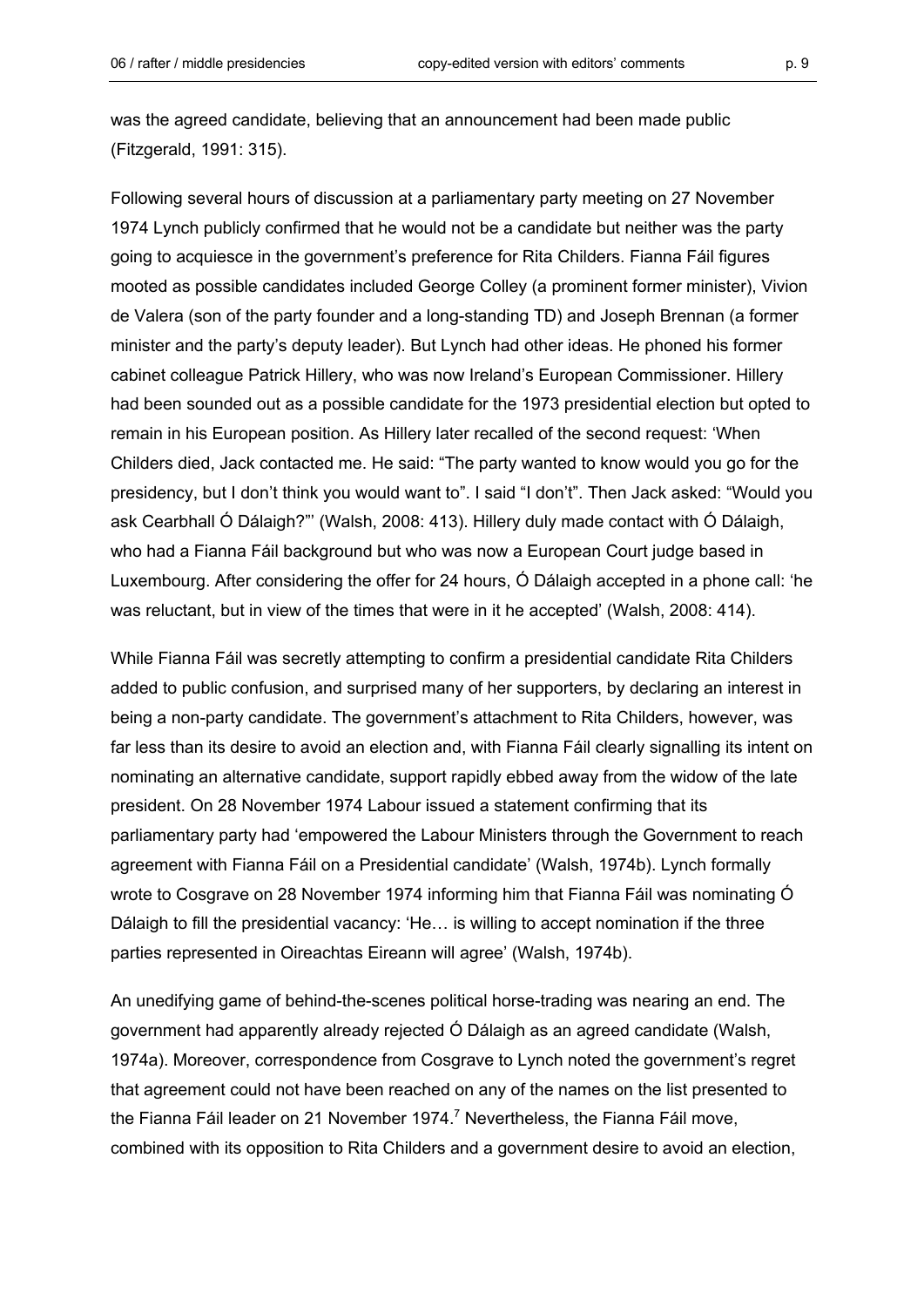ultimately secured the position for Ó Dálaigh, whose nomination papers were signed, as he requested, by representatives of the three main political parties.

Ó Dálaigh's candidacy was confirmed on 29 November 1974. Despite being an agreed candidate, his nomination was widely welcomed: 'unlike so many eminent jurists, his personality has not been dehydrated by his profession' (*The Irish Times*, 30 November 1974). When nominations closed on 3 December 1974 the sole candidate was at his home in Kilquade in County Wicklow. He invited the media for tea and sandwiches before telling the journalists that he had no concerns about securing the position without an election. He also deftly sidestepped controversial questions – for example, about European political unity: 'political means are something outside the line of my activity' – and was sufficiently vague about plans for his term of office: 'a President's contribution is what he endeavours to make himself in the years he has lived before he has attained office' (*The Irish Times* 4 December 1974).

# *Vision of the office*

Ó Dálaigh clearly accepted the limitations of the office, and in this respect his views were similar to those of his immediate predecessor. He observed in one pre-inauguration interview:

You cannot take out of a vessel more than there is in it. There are many functions, which I will be called upon to discharge on the advice and instructions of the Government. Necessarily, and quite properly, I shall have no views to offer on the great political decisions, which are being debated in the community. I must be above all that' (Ellis, 1974).

Alongside his distinguished legal career, Ó Dálaigh had strong links with cultural organisations and the national council on alcoholism. He was keen to associate with these groups so as to provide 'moral support' for their activities (Ellis, 1974). In this regard, the new president was setting down a path that later presidencies (Robinson, McAleese and Higgins) would follow in strengthening the non-constitutional role of the office.

The inaugural address was wide-ranging and touched on personal and political matters. Ó Dálaigh paid tribute to Flann O'Brien, quoted Standish O'Grady and Oliver Cromwell, and drew laughter in mentioning his 'life-long difficulty with elections'. Contemporary events were also mentioned when Ó Dálaigh expressed the hope that the Provisional IRA's temporary Christmas truce would be 'prolonged indefinitely'. In his inauguration address the fifth president was from the outset also more in tune with the approaches later adopted by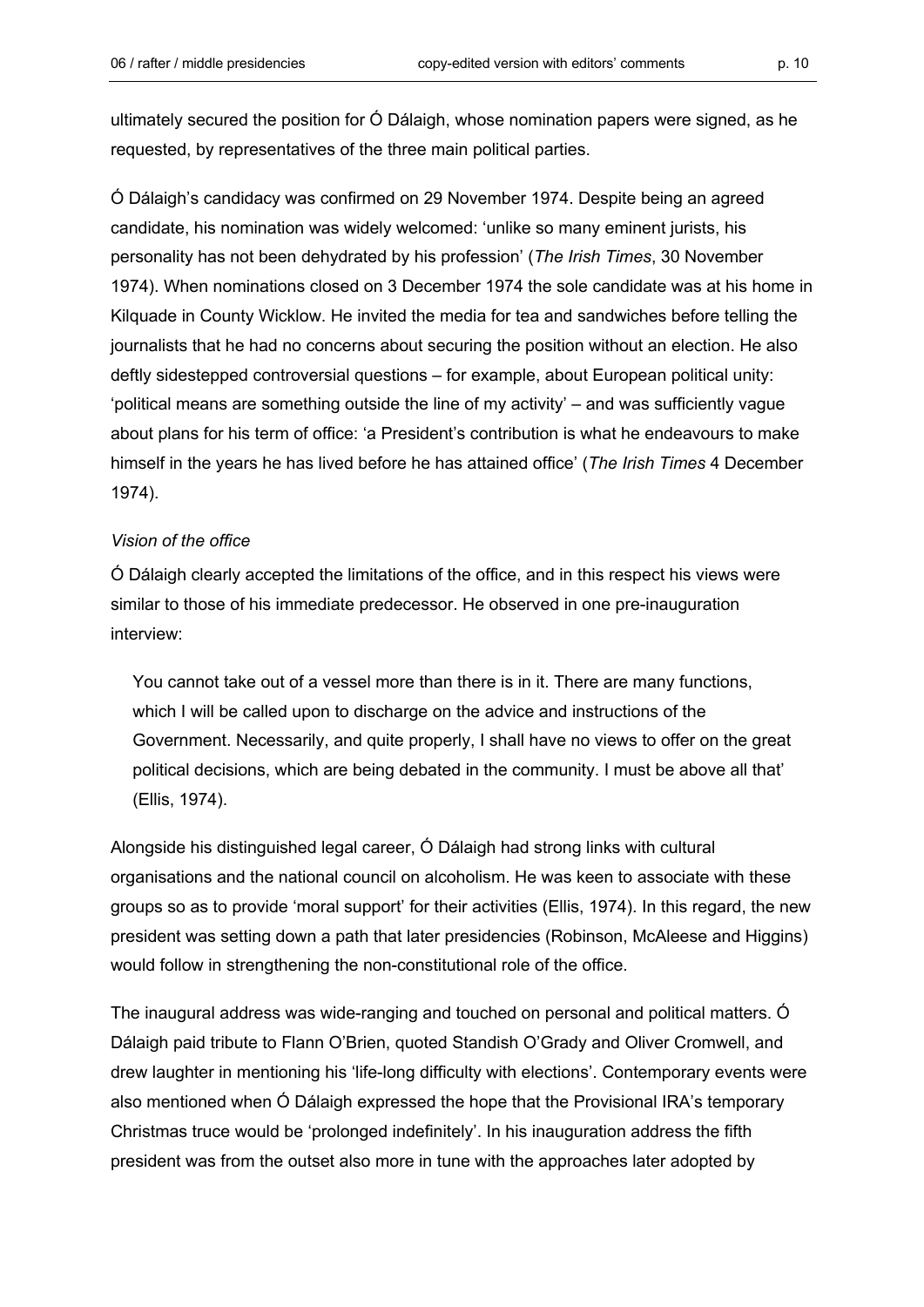Robinson, McAleese and Higgins than with those who had held office previously (or, indeed, with the two Hillery addresses). He set down a template to be followed by several of his successors when he observed that while Irish Presidents did not have policies they could have themes, and his would be 'community spirit'.

Unlike his predecessors, Ó Dálaigh's previous career had not involved an active public role. At the time of his inauguration one commentator remarked on his 'awkwardness' in front of the camera (Gray, 1974). He has been described as 'a very sensitive person' (Andrews, 2007: 62) while FitzGerald recorded that although popular Ó Dálaigh 'did not seem entirely happy in the job and did not adjust easily to his new position'. He speculated that Ó Dálaigh and his wife regretted taking the position and that this may have been 'a contributory factor' in his resignation (FitzGerald, 1991: 315). Whatever about the accuracy of this latter assessment, the record shows that the fifth president continued with the highly visible diary of public engagements of his predecessor. He also had a strong international profile, visiting France and Spain, and becoming the first head of state to visit the European institutions.

# *Political role*

As had been the case during the Childers presidency, Ó Dálaigh was also to experience the dismissive attitude that Liam Cosgrave showed to the office of President. There was infrequent contact. Ó Dálaigh later accused Cosgrave of failing to keep him 'generally informed on matters of domestic and international policy' as required under Article 28.5.2 of the constitution.<sup>8</sup> The two office holders had only four such meetings, described by  $\acute{o}$  Dálaigh as 'bright, breezy, chatty, but carefully non-communicative on policy matters. The Taoiseach would gratefully accept an Irish whiskey, [inquired how the President found life in the Áras] and talked of this and that of no constitutional relevance'.<sup>9</sup> Ó Dálaigh admitted that the lack of contact baffled him and was both 'a grave constitutional default on his [Cosgrave's] part' and 'a calculated act of defiance of the protocol'.<sup>10</sup>Cosgrave, however, took a different view, arguing that he had complied with the constitutional requirement in having met de Valera once, Childers five times and Ó Dálaigh four times. He also noted that in his final 15 months as Taoiseach Jack Lynch had met de Valera on only four separate occasions (*Dáil debates*, 294: 430, 23 November 1976). The reality of cohabitation, however, might suggest that the Fine Gael leader needed to make a greater effort in a relationship with a President from a Fianna Fáil background than Lynch might have needed to do with a President from his own political tradition.

Tensions with the Cosgrave government were fuelled in part by the President's decision in March 1976 to consult the Council of State on the Criminal Law (Jurisdiction) Bill. The government had said that its advice was that the legislation was constitutional, a view which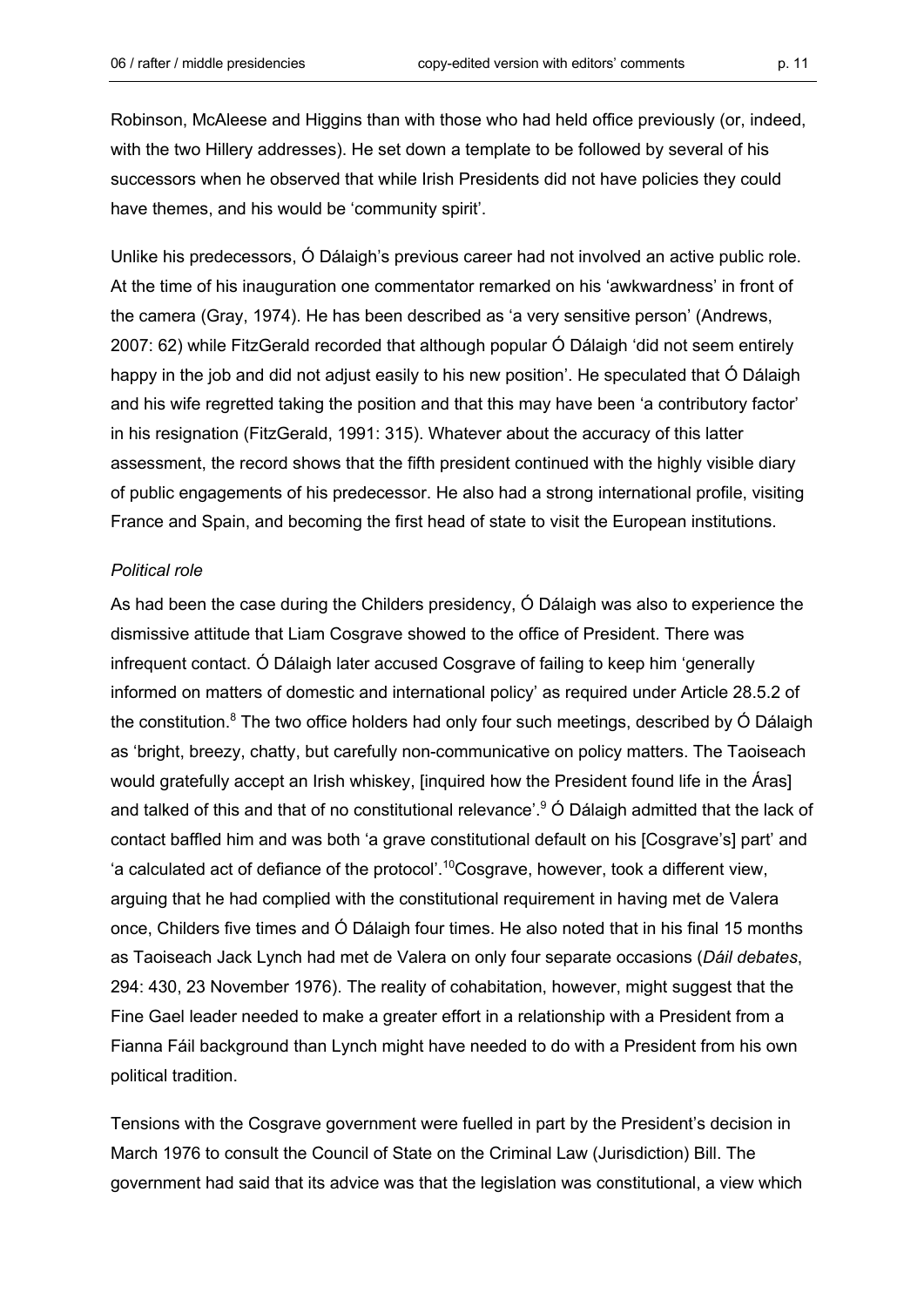was subsequently endorsed by the Supreme Court. There was renewed tension when in September 1976 the President decided to consult the Council of State on the Emergency Powers Bill and the Criminal Law Bill. The legislation had been prompted by the heightened security situation related to the conflict in Northern Ireland. Loyalist paramilitaries had set off bombs in Dublin and a number of other locations in the Republic in early July 1976, leaving 34 people dead, while at the end of the same month Provisional IRA landmines outside the British Ambassador's residence in Dublin killed the ambassador and a member of the embassy staff. Ó Dálaigh was on holidays in County Kerry where he heard of the national emergency announcement from reading the newspapers.

Following a meeting of the Council of State, Ó Dálaigh signed the Criminal Law Bill into law but opted, quite correctly in one assessment (Lee, 1989: 482), to refer the second piece of legislation to the Supreme Court. The Emergency Powers Bill proposed allowing a person to be detained for up to seven days without charge. Ó Dálaigh's response was criticised in private by some ministers but there was no public conflict with the President. The Supreme Court ultimately found the legislation to be in keeping with the constitution, and on Saturday 16 October 1976 the President signed the bill into law. Two days later on Monday 18 October 1976 the Minister for Defence Paddy Donegan gave vent to his strongly held view that the President in referring the bill had acted incorrectly. His intervention, and the Taoiseach's subsequent response, led to the single biggest controversy to engulf the office of President. Speaking before a military audience at Columb Barracks in Mullingar, Donegan reportedly described Ó Dálaigh as a 'thundering disgrace' for delaying the legislation (though it is widely acknowledged that the actual words used took a cruder form (Keogh, 2008: 402).

The Minister for Justice, Patrick Cooney, who was present at the same function, clearly understood the import of the intemperate remarks. Cooney immediately phoned Cosgrave. Once the attack was publicised, Donegan, having considered the implications of his words and his own position as Defence Minister in attacking the President, who was the titular commander-in-chief of the defence forces, offered to resign. Cosgrave, however, refused the resignation offer and his attitude over the following days towards Ó Dálaigh, and the office he held, has left a significant blemish on his political record.

Ó Dálaigh heard of Donegan's remarks on the 6.30pm RTÉ radio news. A presidential aide had in fact received a phone call from a journalist alerting the Áras to the news story. 'It was the first item. Short and to the point,'  $\acute{\text{O}}$  Dálaigh later recalled.<sup>11</sup> The President's response was swift. He issued instructions that no government representative except the Taoiseach was to be admitted to the Áras without his approval. He then prepared some notes, anticipating a phone call from the Taoiseach. Cosgrave made contact with the Áras at 10pm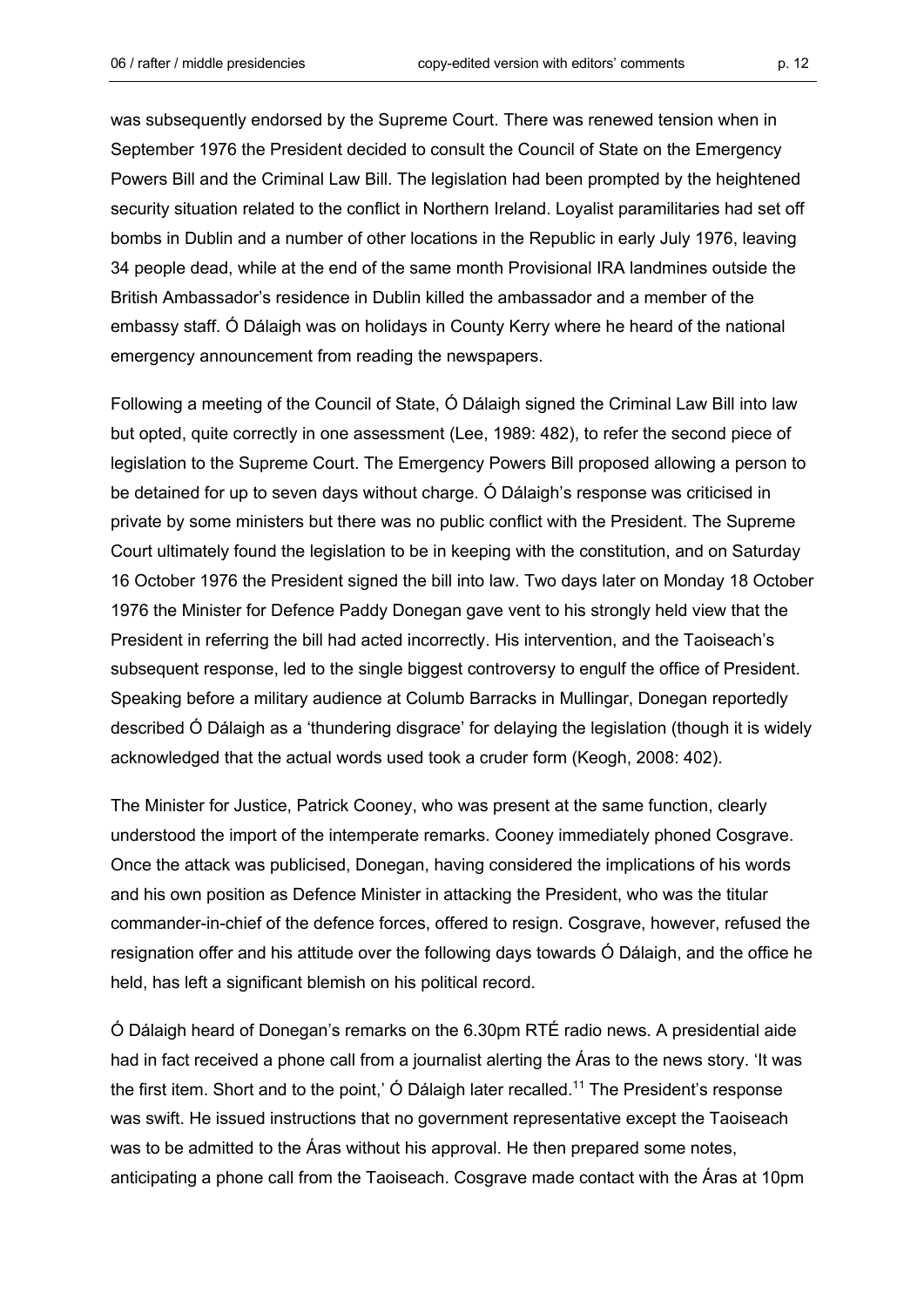on that Monday evening. Ó Dálaigh recorded that the Taoiseach said that the minister's remarks were 'unofficial'.<sup>12</sup> No apology on Cosgrave's behalf, or on behalf of his government, was offered. Ó Dálaigh said he was prepared to meet with the Taoiseach but he did not wish to discuss the matter over the phone. Cosgrave did not take up the offer and would only speak once more with the President before his resignation four days later. That same evening the Government Information Service issued a statement noting Donegan's regret at the incident and his intention to apologise to the President.

Donegan's formal request for a meeting was made on Tuesday morning 19 October 1976 but Ó Dálaigh declined. Following a cabinet meeting to consider the impasse Cosgrave again briefly spoke with the President by phone at 12 noon to inform him that a written apology from Donegan was being prepared. In what must have registered as a warning Ó Dálaigh informed Cosgrave that he had 'already taken certain preliminary steps'.<sup>13</sup> Donegan's letter – which offered his 'sincere and humble apology' was received at the Áras at 5.45pm on Tuesday 19 October 1976.<sup>14</sup> O Dálaigh drafted his reply that same evening but with no typist available in the Áras he opted to sleep on the text. The cabinet met to consider the reply on Wednesday 20 October 1976. Ó Dálaigh, while not threatening resignation, observed that his relationship with the Defence Minister had been 'irreparably breached not only by what you said yesterday but also because of the place where, and the persons before whom, you chose to make your outrageous criticism' (FitzGerald, 1991: 316).<sup>15</sup> The President had chosen his words carefully but as far as he was concerned 'irreparably breached' meant, 'the Minister left/was removed; or I didn't stay. Could I have spelt it out more clearly or more directly?'.<sup>16</sup> There was little in the correspondence from which the Fine Gael and Labour ministers could have drawn any comfort. The President had not softened his words in relation to Donegan: 'have you any conception of your responsibilities as a Minister of State and, in particular, as Minister for Defence?'

As the government considered its next move, which appeared to be that the exchange of correspondence had brought the affair to a close, the controversy was raised in the Dáil later that day, Wednesday 20 October 1976. Cosgrave was asked what action he proposed to take in light of Donegan's 'gross insult' (*Dáil debates,* 293: 35-6, 20 October 1976). Cosgrave noted his regret 'that the Minister should have made any remark which slighted the President' and stated that Donegan had 'offered a full and unreserved apology' (*Dáil debates,* 293: 35-6, 20 October 1976). It is likely that Donegan's resignation combined with contrition from the government would have ended the controversy at this point. But Cosgrave was apparently intent on protecting his party colleague, and, with little sign of unrest from his coalition partners in Labour, he refused to be drawn in subsequent questioning. Jack Lynch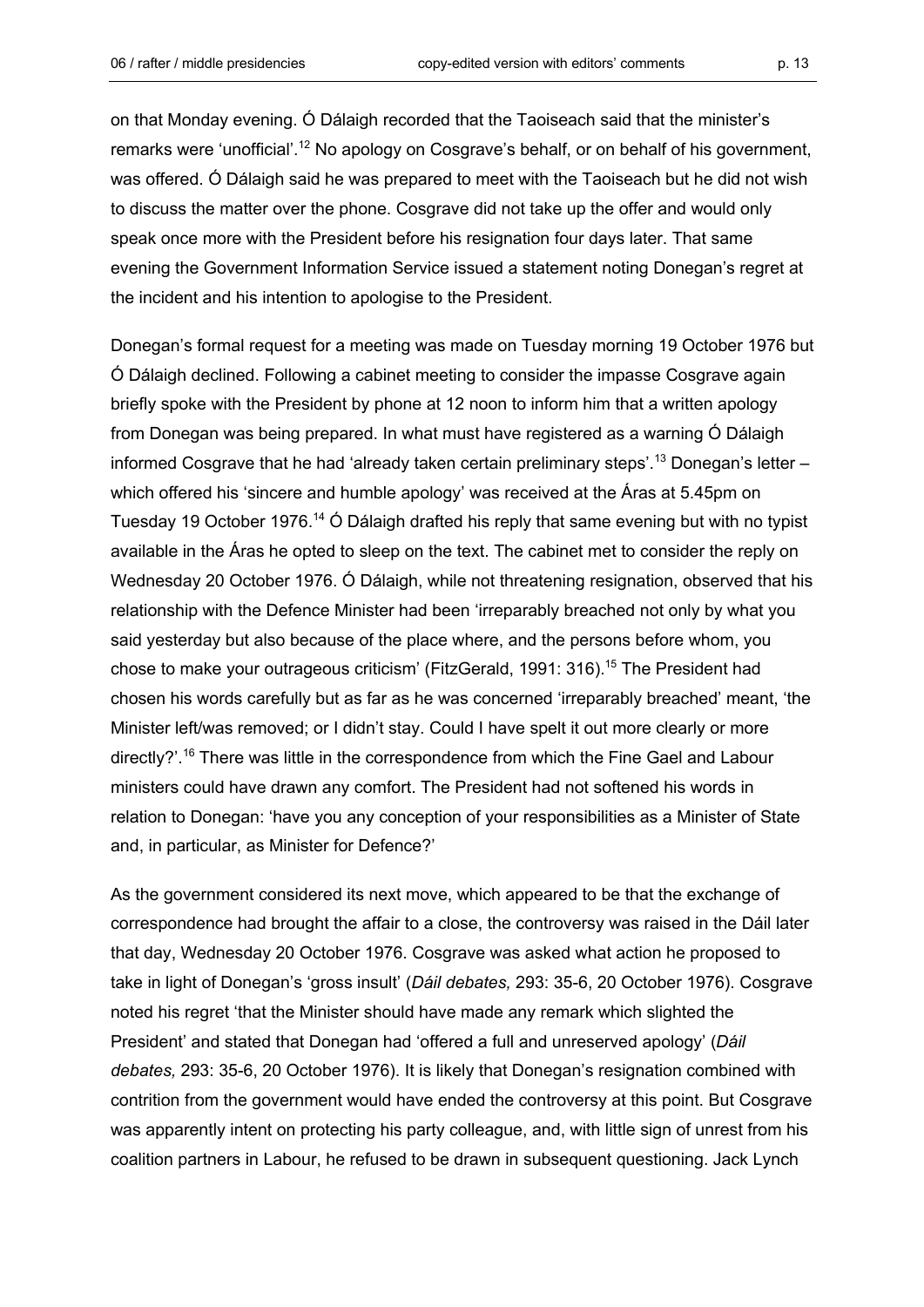said he was unhappy with the 'taciturn and totally indefensible reply' and duly moved a motion of no confidence in Donegan.

In the Dáil debate on the Fianna Fáil motion on Thursday 22 October 1976 Cosgrave maintained his stance of attempting to see out the controversy from a party political perspective. He repeated his view that his minister had made a full and unreserved apology (*Dáil debates,* 293: 155-63, 21 October 1976). But the Taoiseach did nothing to ease any slight the President felt either personally or in respect of the office he held, and was, in the words of one of his ministers, 'unwise to the point of provocation' (FitzGerald, 1991: 316). Donegan did not contribute to the debate.

Ó Dálaigh had departed for Wexford late on Wednesday afternoon for a series of official engagements. He returned to the Áras in the early hours of Thursday morning, 21 October 1976, and several hours later received the new ambassador from New Zealand as the Dáil debated the no confidence motion. Garret FitzGerald, who was in attendance at the Áras in his capacity as Minister for Foreign Affairs, admitted to Ó Dálaigh that he was 'personally dismayed at the recent incident'.<sup>17</sup> Ó Dálaigh observed from reading newspaper commentary that, 'the matter is over as far as the government was concerned'.<sup>18</sup> He listened to the radio news at 6.30 where the Dáil motion dominated the headlines and noted that, 'the matter was disposed of in a short debate'.<sup>19</sup> By a majority of five votes (63 to 58) the motion calling on Donegan to resign was defeated. Cosgrave's sole priority was to protect his party colleague and – in his words and inaction – he showed little understanding of the seriousness of the situation. It seems that he saw a ministerial casualty as having greater party and governmental consequence than the fall-out from presidential embarrassment. Apart from Cosgrave's two brief telephone conversations, there was no further contact. Ó Dálaigh was, however, more than embarrassed. Within 24 hours of the Dáil vote he had tendered his resignation.

Ó Dálaigh's letter of resignation was sealed at 11.35am on Friday 22 October 1976 and timed for 6pm that evening so that he could fulfil a final public engagement. He left Áras an Uachtaráin at 3pm for the final time. About 90 minutes later Cosgrave – having received news of the arrival of the resignation letter – called an impromptu meeting of several cabinet members. The government's poor handling of the entire episode was only further emphasised by an unsuccessful last minute attempt to minimise the political fallout by having Donegan finally resign before news of the President's decision was publicly announced (FitzGerald, 1991: 317). A second letter from Donegan – 'of no relevance' according to Ó Dálaigh – was delivered to the President as he was driven with his wife to their home in County Wicklow.<sup>20</sup>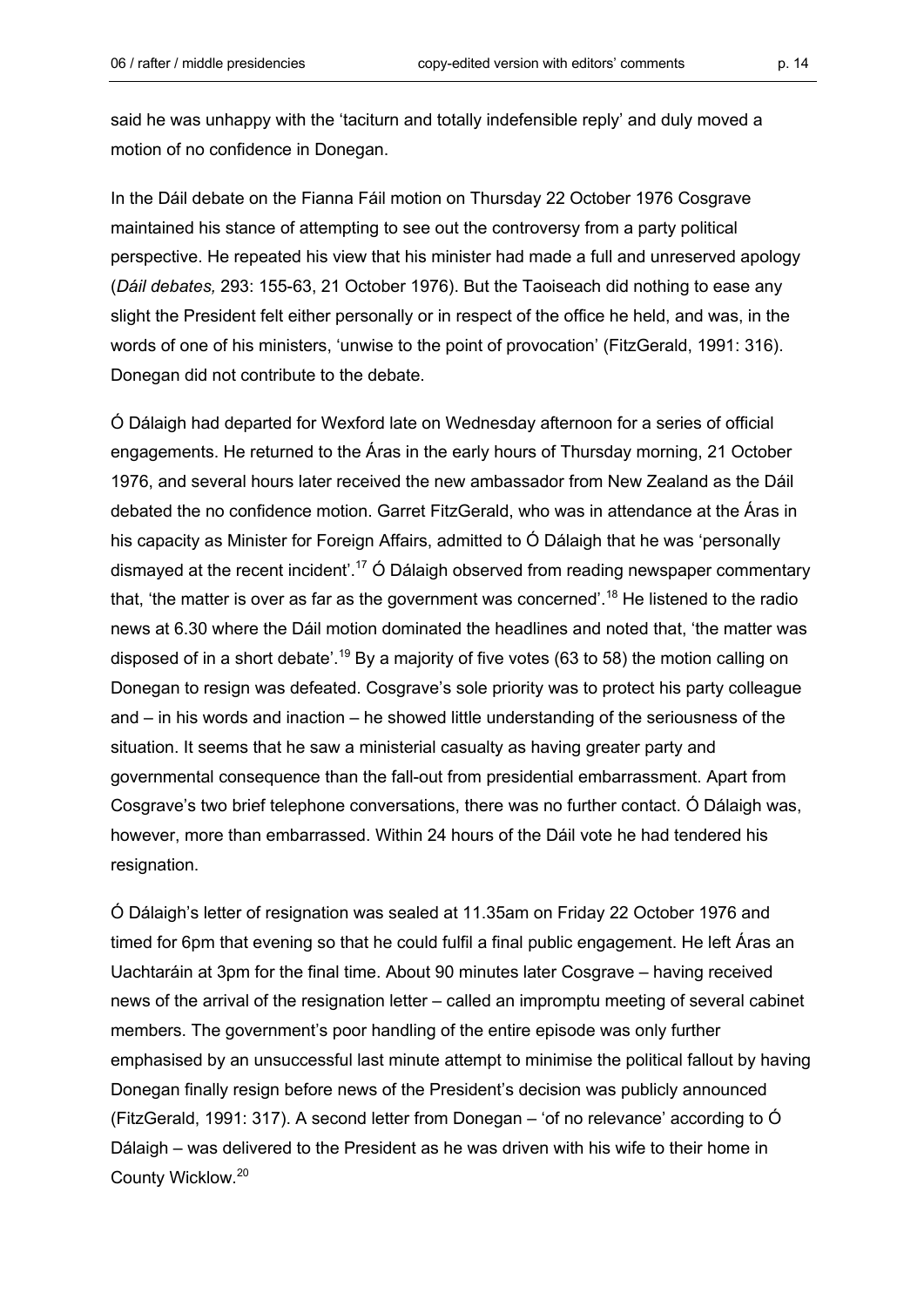Ó Dálaigh's reason for resigning – 'to protect the dignity and independence of the presidency as an institution' – was a direct rebuke to Cosgrave, who had dismissed such a notion in the previous day's Dáil debate. FitzGerald concluded that Cosgrave had been 'fatally betrayed by his own excessive loyalty' to Donegan (FitzGerald, 1991: 317). Cosgrave undoubtedly acted in a partisan manner and must ultimately share the greatest responsibility for the presidential resignation. As mentioned previously there is sufficient evidence to conclude that the Fine Gael leader had difficulty dealing with presidents from the Fianna Fáil tradition and, more specifically, in the case of Ó Dálaigh he was dealing with someone whom he had not even wanted as President. Childers had encountered difficulties with Cosgrave while Ó Dálaigh's successor, Patrick Hillery, who was only in office for a short period before Cosgrave departed as Taoiseach, also recorded that the Fine Gael-Labour government displayed 'a policy of hostility and accorded the presidency low political status' (Walsh: 2008: 430-1). Interestingly, this assessment of Cosgrave's attitude was supported by the acting British ambassador in Dublin in a report on the controversy submitted to the Foreign Office. In this report – released in 2006 – it was concluded that Cosgrave's response to Donegan's outburst was driven by his 'tough and partisan approach to politics in general ... [and an] ... over-tender feeling of loyalty to a colleague' (Rapple, 2006).

One final aspect of the controversy is worthy of comment: the implications of Ó Dálaigh's route to the Áras. He had addressed his non-elected status in his inauguration address when being an agreed candidate was not considered a serious issue. It is only possible to speculate about how the affair would have played out had Ó Dálaigh secured the office through a vote of the people. As a directly elected President he might have felt greater personal security in his role and might therefore, through an implicit threat of resignation, have had the potential to cause greater difficulty for Cosgrave's two-party coalition. In this regard, it is interesting to note Ó Dálaigh's subsequent conclusion that he was 'a substitute for an elected President' – an apparent admission that in succeeding Childers as an agreed candidate he lacked a degree of popular legitimacy. $21$ 

## **Patrick Hillery, 1976-1990**

Born in County Clare in 1923, Patrick Hillery was a medical doctor by training, having studied at University College Dublin. He was first elected a TD in 1952 on a Fianna Fáil ticket in Clare that also included Eamon de Valera. A member of Dáil Eireann for 21 years, he spent 12 of those years at the cabinet table in a ministerial career that included Education (1959- 1965), Industry and Commerce (1965-1966), Labour (1966-1969) and Foreign Affairs (1969- 1973). His frontline political career was relatively unremarkable, judged to have been low key and lacking any sense of urgency (Kennedy, 1976). One obituary writer following Hillery's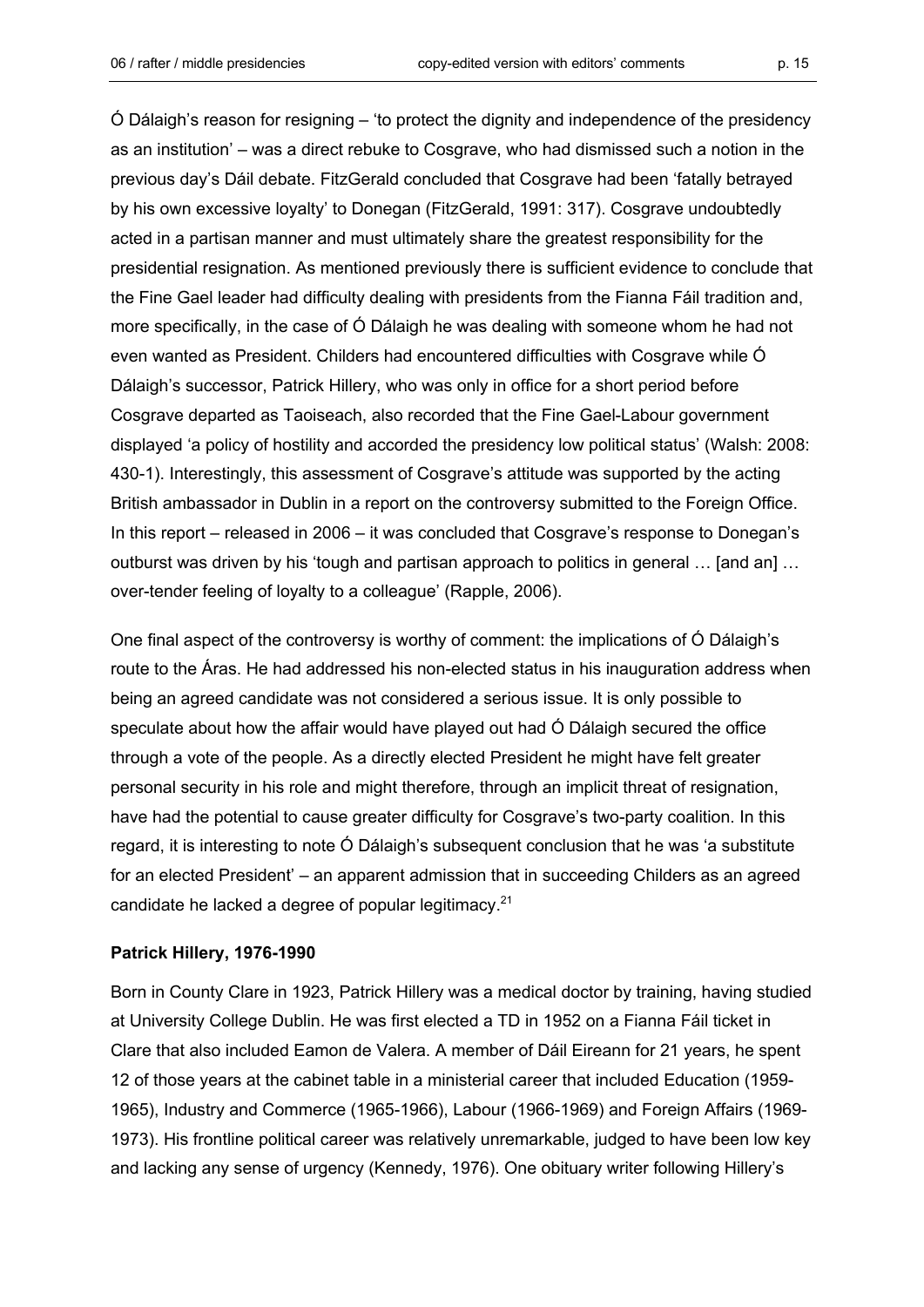death in April 2008 observed: 'As a minister, he had ability and ideas but lacked the drive necessary to push his proposals through cabinet or the civil service' (Daily Telegraph, 16 April 2008).

The outbreak of conflict in Northern Ireland led to Hillery's most noted interventions. His statement in 1969 that 'we do regard all 32 counties as our territory' raised 'howls of outrage' from the British government, and 12 months later he again offended the British government by crossing the border without informing them that he was going to visit Belfast (McHardy, 2008). His career is also remembered for his strong public support for Jack Lynch at the Fianna Fáil *ard-fheis* in 1971. Hillery was appointed Ireland's first European Commissioner in 1973 but with the Fine Gael-Labour government not offering a second term he was contemplating prolonging his public career through membership of the European Parliament when the first direct elections were held in Ireland. Instead, he found himself the sole nominee to become Ireland's sixth President.

# *Selection as President*

Following the Ó Dálaigh resignation Liam Cosgrave had moved quickly to minimise the ongoing controversy by approaching the Fianna Fáil leader to find an agreed candidate. While there was once more speculation that Jack Lynch would take the position he, in fact, favoured Patrick Hillery as the Fianna Fáil nominee. Hillery's term as Ireland's European Commissioner was coming to an end, and the coalition government had confirmed that he was not going to be reappointed. It was the third time in as many years that Hillery was presented with the opportunity of being Fianna Fáil's presidential nominee. As, when approached at the end of de Valera's second term, and later after Childers's death, Hillery's initial reaction to the idea of succeeding Ó Dálaigh was negative: 'it is very flattering but I would not like to spend seven years a prisoner in the Phoenix Park especially from the point of view of my children' (Walsh, 2008: 418). Following a meeting between the two men, Lynch publicly confirmed Hillery's negative response on 25 October 1976.

The name of the outgoing European Commissioner, however, continued to be mentioned in newspaper reports along with other senior Fianna Fáil figures, including, once again, Vivion de Valera and Joseph Brennan. With continued Fianna Fáil pressure coming on Hillery, Fine Gael and Labour ministers let it be known that they would support his candidacy. Hillery – a 'profoundly reluctant' candidate – acquiesced on 3 November 1976 (Walsh, 2008: 421). The selection was made by a vote of the Fianna Fáil parliamentary party, with Hillery defeating Brennan by 55 votes to 15. His election was thereafter a mere formality; he was the only candidate when nominations closed on 9 November 1976.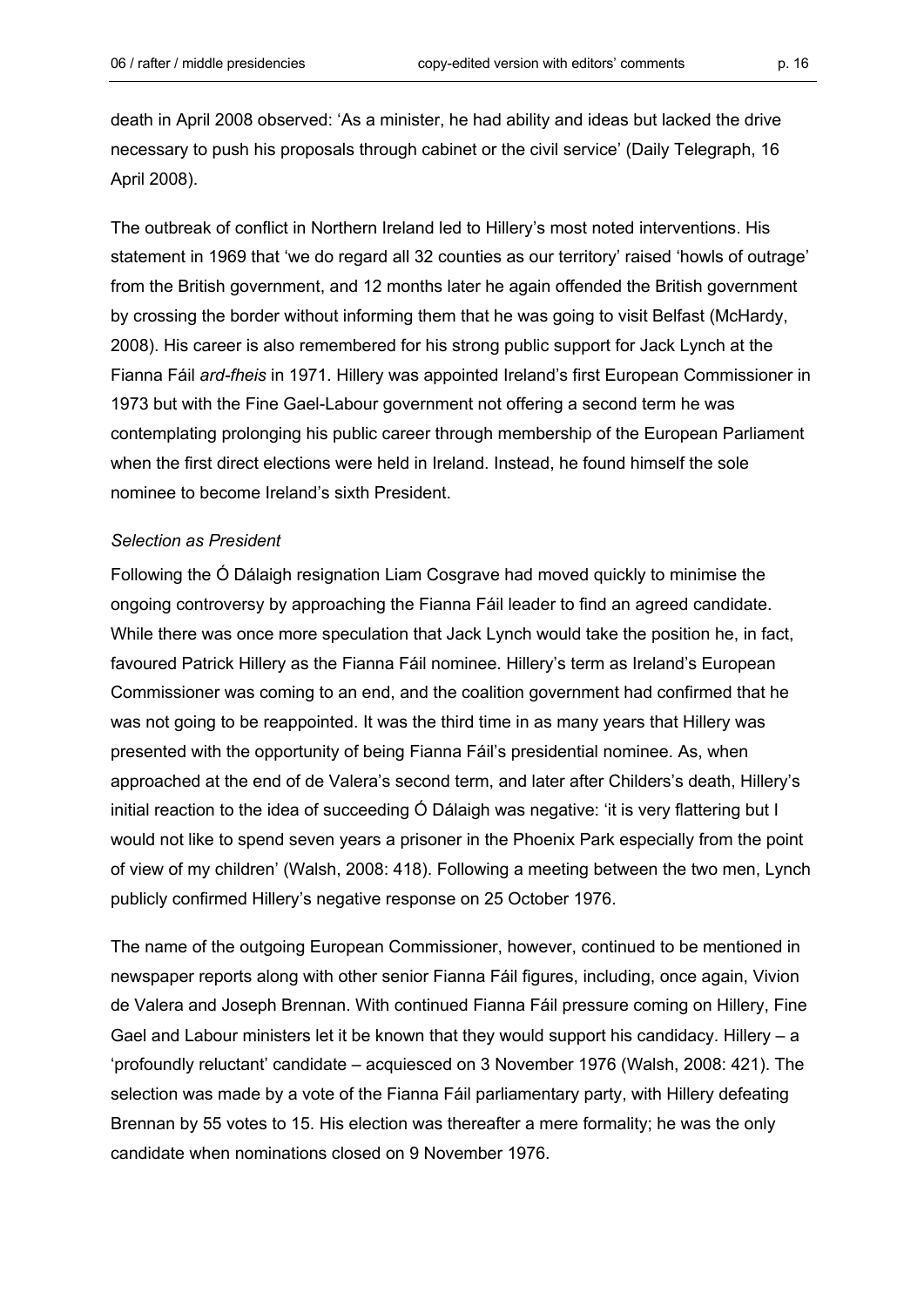## *Vision of the office*

Hillery took the oath of office on 3 December 1976. The inauguration, the third in as many years, was, according to one newspaper report met by 'international indifference' with no heads of state in attendance (*The* Irish Times, 1 December 1976). The conflict in Northern Ireland was one of the main issues touched upon in Hillery's inauguration address; 'Hillery stresses law and liberty in first speech as President' was the somewhat uninspiring headline in *The Irish Times* (O'Brien, 1976). The address did little to connect the new President with the public, who had once more been denied an opportunity to decide who occupied the Áras. Moreover, Hillery made no attempt to identify his presidency with a specific theme or set of ideas. Seven years later, in marking the start of his second term, again as an agreed candidate, Hillery's inauguration address focused on the prevailing poor economic situation and the use of illegal drugs at a ceremony considered to have been on a 'smaller scale' than previous events (Pyle, 1983).

Hillery was 'a reluctant but safe' choice (Arnold, 2001: 193). In light of Ó Dálaigh's resignation the initial challenge was to keep the presidency out of controversy: in his own words, 'I saw my task as one of restoring the presidency' (Walsh, 2008: 438). That Hillery achieved this objective was supported by Brian Cowen's graveside oration for Hillery in April 2008 when he noted that 'his time in Áras an Uachtaráin was calm and dignified' (Cowen, 2008). A less flattering assessment concluded that stability had been restored 'largely through invisibility and silence' (Daily Telegraph, 16 April 2008). In the short term, Hillery's low-key approach assisted in achieving equilibrium, although it may ultimately have undermined perceptions of his own presidency, and even the office itself.

When he started his first term as President Hillery, at 53 years of age, was younger that the five other men who had served as President. Yet this relative youth mattered little as Hillery adopted a conservative approach. He openly accepted the constraints of the office and he had little inclination to seek to give his presidency a 'theme'. He displayed no ambition to reorientate or to redefine the role – as he saw it, there were 'no policies to carry out' (Walsh, 2008: 439). Nevertheless, there was continuity, as the activist role pioneered by Childers and followed by Ó Dálaigh was continued. The new President had a busy schedule of domestic engagements but what was novel under his two immediate predecessors now became the norm. There was also a succession of high profile international trips, with seven state visits in his first term alone, with increased emphasis on the 'trade envoy' role for the President when abroad. The second term deviated little from this routine of domestic engagements combined with foreign travel.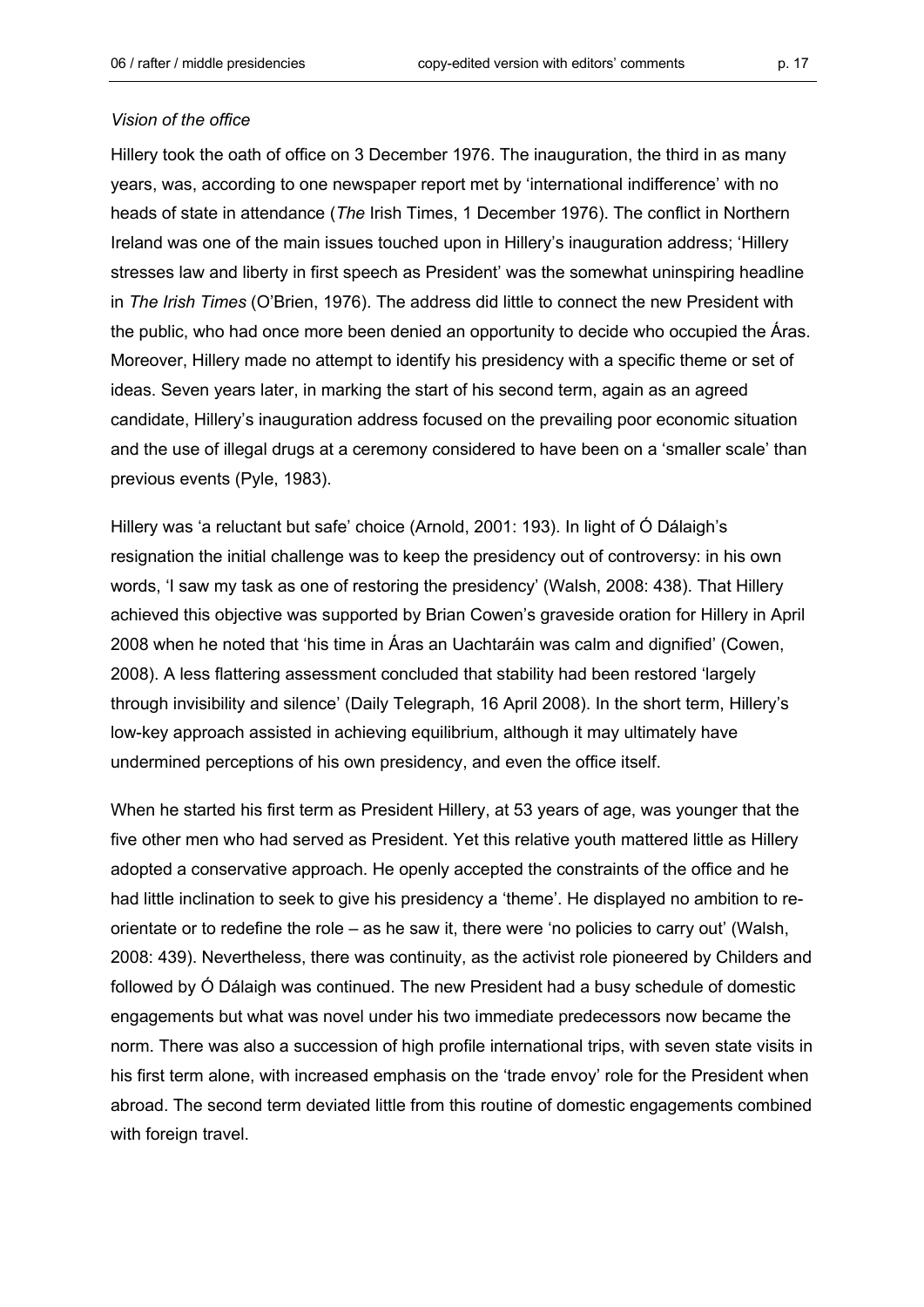Walsh has argued that Hillery had neither the inclination nor the opportunity to expand significantly the role and profile of the presidency. While essentially correct in the former respect, particularly in light of Hillery's limited ambition for the role, the latter interpretation is open to challenge. As President, Hillery did little to give his two terms wider public relevance. He worked within a narrow interpretation of the role, as the novelty of the limited activism adopted by his two immediate predecessors lessened over time. In a profile assessment as Hillery's first term came to an end one commentator wrote: 'One way or the other, with a [golf] handicap of seven the President of Ireland has the lowest handicap of any European head of state. So the past six-and-a-half years haven't been entirely wasted' (Kerrigan, 1983). Hillery believed that media coverage of his activities was inadequate and felt aggrieved at the government's failure to provide him with a full-time press officer. Yet, he actually had access to the media should he have wanted to use it. He was embroiled in a bizarre episode in 1979 that saw him bring senior journalists to the Áras to deny that he was experiencing marital difficulties, following rumour and speculation that he would resign because of extra-martial affairs.

In many respects Hillery's two terms resembled an amalgam of the first three low-key presidencies with the increased public activity of his two immediate predecessors. Despite being reluctant to accept the presidency in December 1976 – followed by a sense of frustration in the role and a desire to leave public life – Hillery was returned unopposed for a second seven-year term. As he put it, 'I changed my mind against my better judgement and against my feelings' (Walsh, 2008: 487). The opportunity presented by a second term was not grasped.

## *Political role*

During the 14 years that he spent as President, Hillery avoided political conflict. For example, he acceded to a government request not to attend the inauguration of the new Church of Ireland Archbishop of Armagh in April 1980. In November of the same year he declined – again on advice from the Department of the Taoiseach – an invitation to attend a Remembrance Day service organised by the British Legion. It was the first time the President had received an invitation to the service, which commemorated Irish members of the British defence forces who lost their lives in the two world wars. These events were, however, genuine opportunities to provide a wider narrative for the presidency but Hillery failed to take advantage. Alongside these areas for symbolic expansionism Hillery was also presented with the possibility of exercising a previously unused presidential power – described as one that is 'potentially the greatest' available to a President (Gallagher, 1977: 374). The President may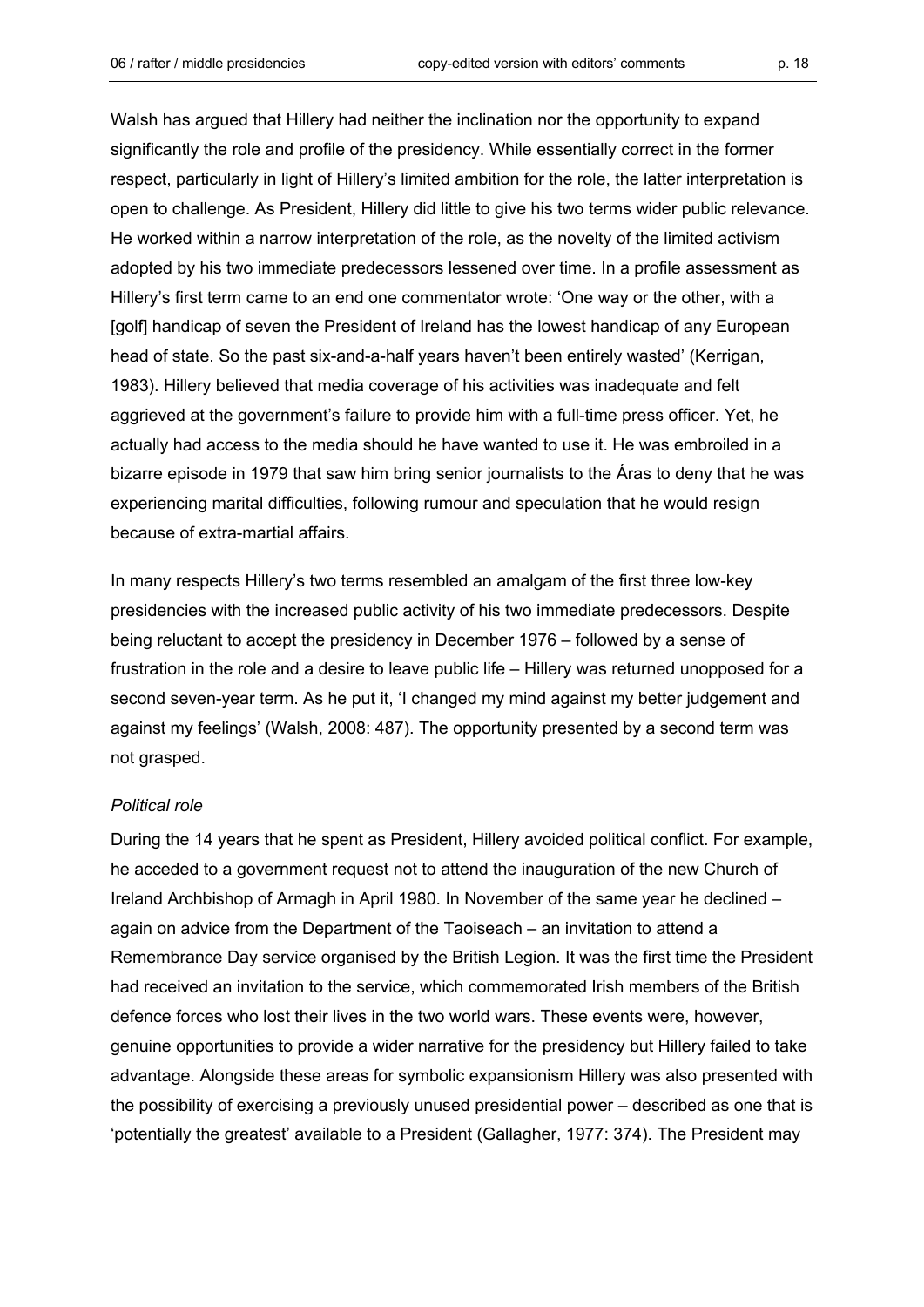'in his absolute discretion' refuse to dissolve the Dáil leading to a general election on the advice of a Taoiseach 'who has ceased to retain the support of a majority' in parliament.

On 27 January 1982 the minority Fine Gael-Labour coalition was defeated on a Dáil vote on the annual budget. Garret FitzGerald's government had only been in power since the previous summer. Following the Dáil vote, Fianna Fáil publicly indicated its interest in forming a new government without recourse to a general election. Such an eventuality would have required the President to use his constitutional power to refuse dissolution to allow an alternative administration to be formed. Given that it was only eight months since the previous general election – and if a stable Fianna Fáil-led government was a possibility – there was justification in seeing this as the type of scenario envisaged by the framers of the constitution when providing the President with this power.

Hillery had, however, decided from the outset not to exercise this constitutional power (Walsh, 2008: 474-6). His rationale was that to do otherwise would ultimately embroil the President in party politics. He also adopted an exceptionally narrow interpretation of the President's role in being unwilling to consult on the issue; nor was he prepared to offer any public explanation for his decision. Following the government's parliamentary defeat, Hillery instructed his staff that he would only speak to the Taoiseach. The fact that FitzGerald as the defeated Taoiseach did not travel immediately to the Áras created space for additional uncertainty. Charles Haughey contacted the Áras to inform the President that he was available to form a government without a general election being called. With Hillery unwilling to speak to anyone other than FitzGerald, or to explain his stance, other Fianna Fáil figures contacted the Áras, as did independent TD Sean Loftus. Hillery was angry at what he considered political interference with his office and saw the contacts as part of a 'gang mentality' seeking to influence his decision (Walsh, 2008:480). It subsequently emerged that the President's staff had been verbally threatened as Haughey and his colleagues sought access to Hillery.<sup>22</sup>

Nevertheless, if the President had publicly explained his thinking – and the decision he had already taken – room for any form of pressure, political or otherwise, would have been limited. Moreover, it does not seem an unreasonable action for a President, in determining the appropriateness of using the constitutional provision, to formally consult the outgoing Taoiseach and the individual who might be able to form an alternative administration. By deciding that he would only act through the outgoing Taoiseach, Hillery believed that he was avoiding any personal intervention in the political process. But it is also possible to see Hillery's very decision as itself an inherently political action. Interestingly, when Haughey's minority coalition collapsed later in 1982, Hillery was apparently happy to receive indirect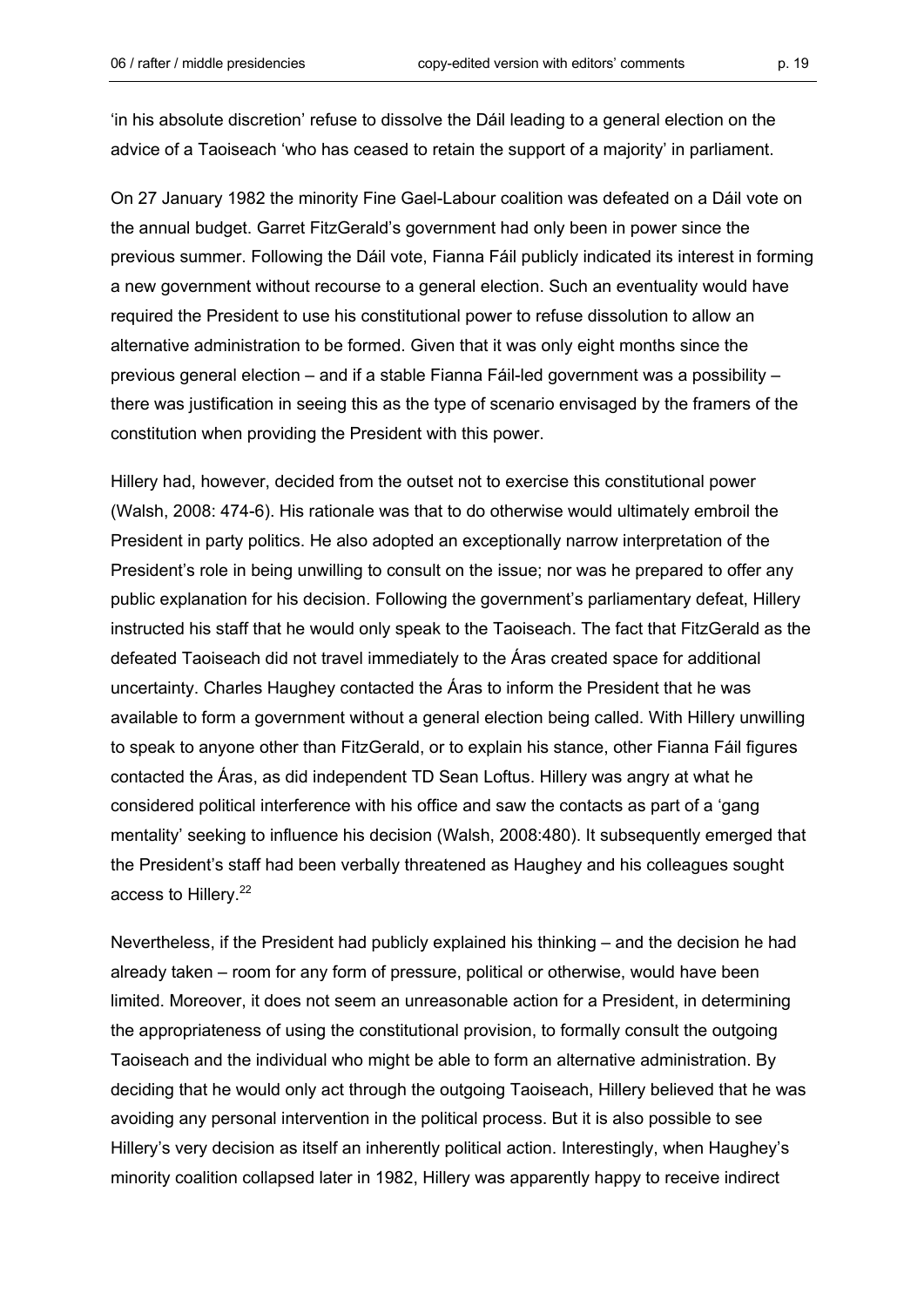communication from Haughey's opponents in Fianna Fáil who wanted the President to know that dissolving the Dáil could be prevented by a leadership change in the party (Walsh, 2008: 482). In the aftermath of the 1987 general election – when it was unclear that the first meeting of the reconvened Dáil would lead to the election of a new Taoiseach – Hillery had no difficulty in offering advice to the outgoing Taoiseach, Garret FitzGerald (Walsh, 2008: 493). According to Walsh, this tactical approach was intended to exert increasing pressure on the Dáil to resolve the deadlock' (Walsh, 2008: 493) but it was nonetheless the type of political intervention Hillery had sought to avoid in February 1982. Hillery's relationship with Haughey was poor and this may have influenced his decision and approach in opening up a direct line of contact. Moreover, Haughey's hostile and threatening communication with Áras staff as the political situation developed would only have reinforced Hillery's viewpoint about Haughey's suitability for office. Nevertheless, the type of situation that existed when FitzGerald's coalition collapsed in February 1982 is precisely that in which the constitution allows for presidential intervention. Had Hillery played a proactive role – and had an election been prevented – it is possible that his influence on the office and its standing, and on those who succeeded him in the position, would be far greater than the limited historical legacy that exists today.

# **Conclusion**

The presidencies of Erskine Childers, Cearbhall Ó Dálaigh and Patrick Hillery contributed to the emergence of a new activism in the Irish presidency, most evident in public engagements and foreign travel. This activity created a tangible difference from the early presidents and has become a hallmark of more recent presidential terms. Yet, despite higher public visibility, none of the three presidents considered in this chapter had any radical plan to reinvent this non-political office or to push the boundaries of presidential power. There were some limited ideas for role expansion – such as Childers's idea for a 'think tank' – but there was no desire to counter governmental restrictions or to seriously challenge the narrow interpretation accepted by the first three presidents. If anything, the Childers – Ó Dálaigh – Hillery era is defined by an implicit acceptance of the weakness of the office and the view that activity in the political arena clashed with a desire to be 'above politics' (Gallagher, 1977: 382). There was a very strong desire to avoid all possibility of political conflict without carefully distinguishing between engagement in the 'political arena', defined primarily as party political, and an enhanced role in the 'public arena'. There was nothing to prevent Childers from pursuing his 'think tank' proposal so long as its agenda was carefully managed, although once Cosgrave rejected the idea it was apparently meekly abandoned.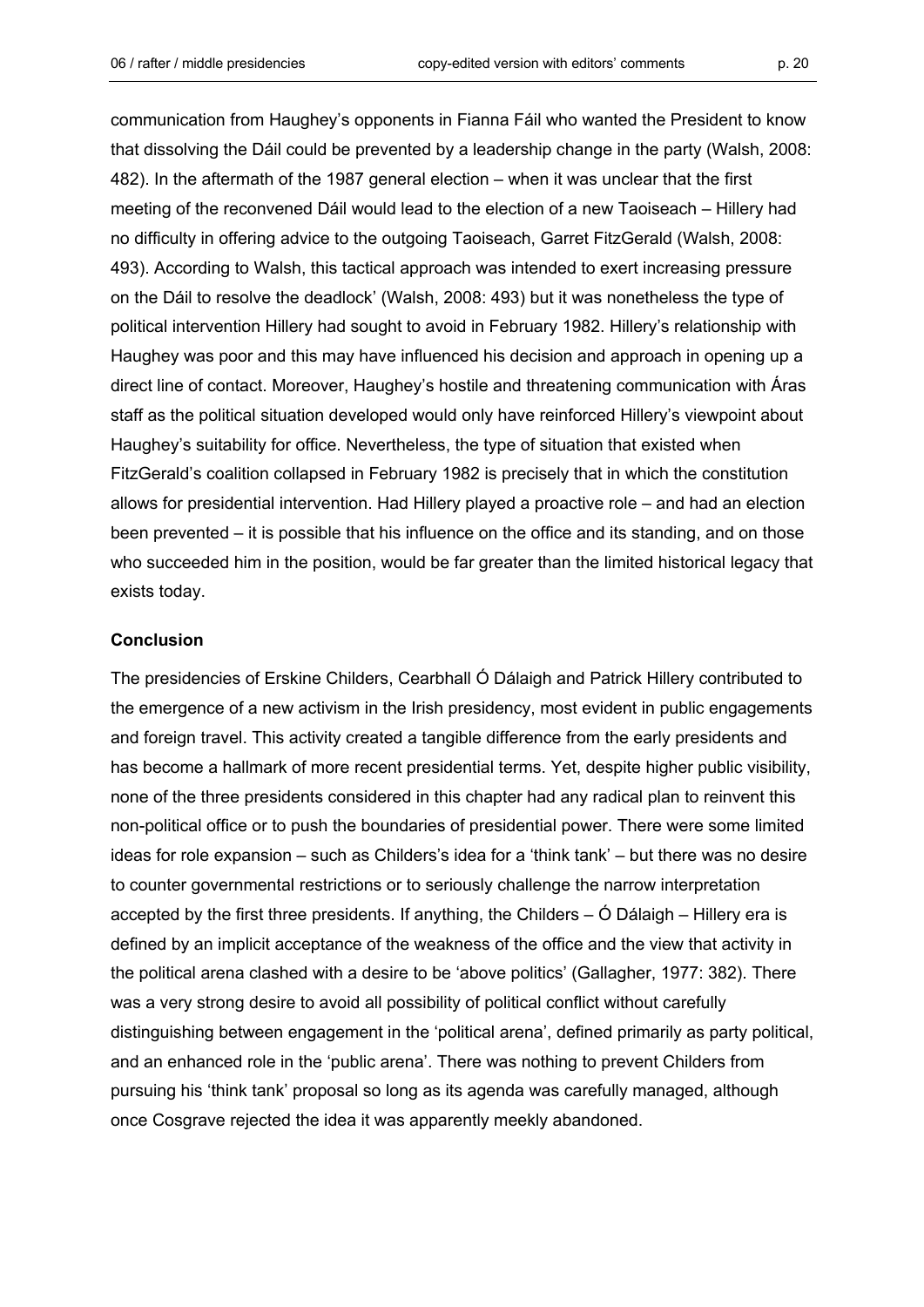Of the three Presidents in the 1973-90 period Hillery, in particular, was presented with the greatest opportunity to reorientate the position, but he was the one with least ambition for the role. Following Ó Dálaigh's resignation there was a serious opportunity to consider the role anew, and certainly as Taoiseach Garret FitzGerald was open to change, and would, he later recorded, 'happily have provided him [Hillery] with further assistance had he wished to pursue more actively some suggestions that came up in discussion between us' (FitzGerald, 1991: 604). Hillery was also presented in February 1982 with a scenario to legitimately exercise new powers but he was unwilling to consider constitutional intervention to prevent a general election. Overall, with these three presidents we see more than the 'hints of themes' (see Chapter 5) evident in earlier terms but the increased activity is still framed against a continuation of conservatism relating to the role itself.

Cohabitation is the second significant issue that can be identified from these three presidential terms. In this 17-year period three presidents from Fianna Fáil backgrounds were in office at a time when Fine Gael and Labour enjoyed three terms in government (1973-1977, 1981-1982 and 1982-1987, with 1982 broken by a short Fianna Fáil interregnum). The issue of cohabitation emerges as a strong theme, primarily due to the attitude and actions of Liam Cosgrave, whose relationship with each of the three Presidents was difficult, and, in one case, was ultimately responsible for a presidential resignation. It might have been expected that a leader from a party different to that from which the President emerged would have shown greater sensitivity in developing good working relations. It has been suggested here, however, that Cosgrave viewed these Presidents through a party political prism and against their Fianna Fáil backgrounds. Interestingly, in light of the Cosgrave experience, another Fine Gael Taoiseach adopted a very different approach. Garret FitzGerald ensured regular communication with the President, including providing updates on political events and offering information on key government initiatives including the 'developing plans for an Anglo-Irish Agreement' (FitzGerald, 1991: 604).

The issue of cohabitation was also a reality during later presidential terms, most particularly during the Robinson presidency (Reynolds, 2009: 299-300). Such difficulty as did emerge between Robinson and the four Taoisigh who were in office in the 1990 to 1997 period (Charles Haughey, Albert Reynolds, John Bruton and Bertie Ahern) fell short of those discussed in this chapter. It seems that there has been little, if any, serious contention arising from presidents and governments from differing political persuasions. Indeed, such differences of opinion as did emerge on a small number of issues were as likely to have involved the President and members of her former party, Labour, which was in office from 1992 to 1997.